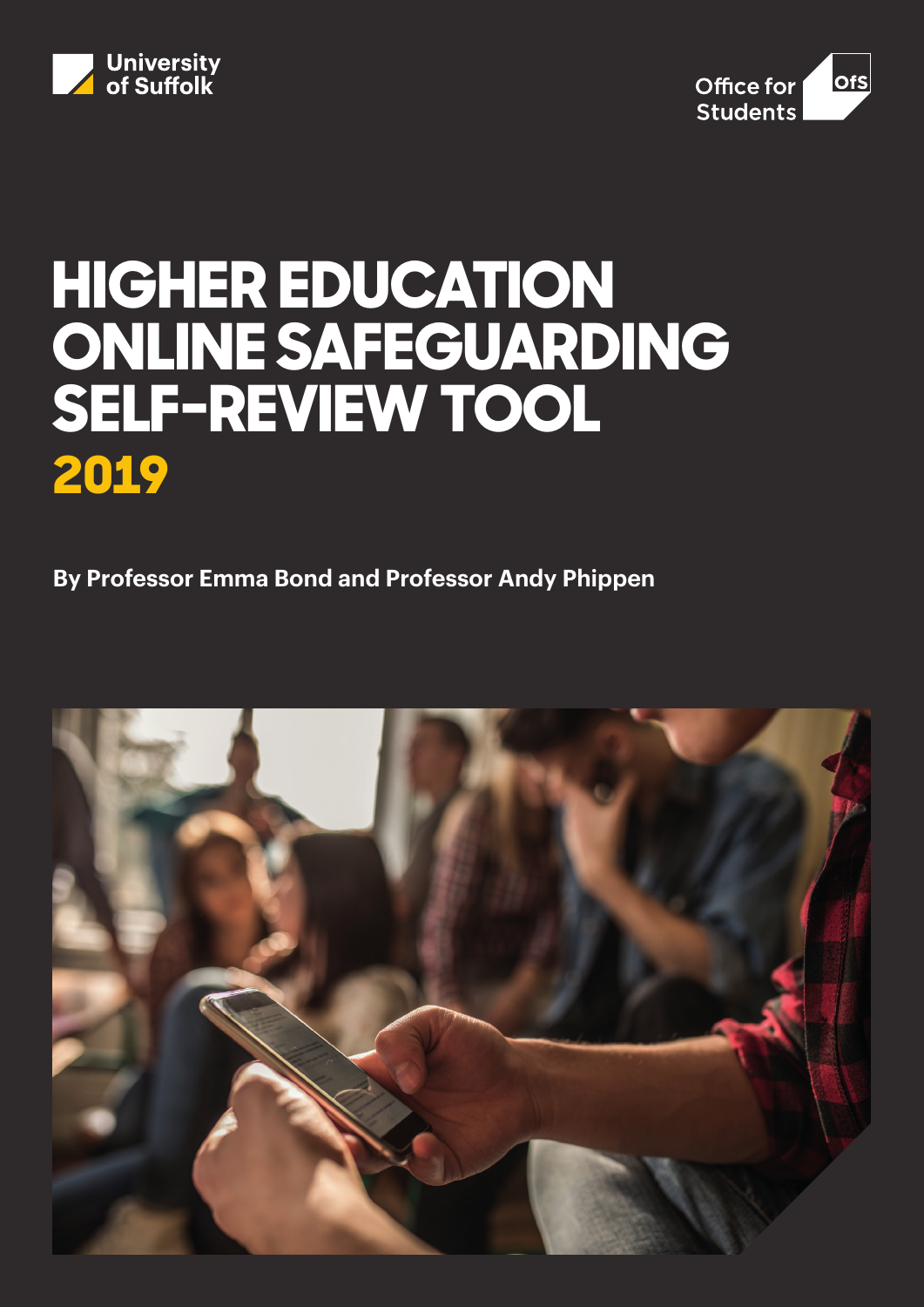## Introduction

While student safeguarding is a well-established responsibility for UK higher education institutions, good practice in online safeguarding is only recently becoming recognised across the sector. The launch of the Universities UK 'Changing the Culture' report (UUK, 2016)<sup>1</sup> examining university students' experiences of violence against women, hate crime and harassment called for further action to specifically tackle online harassment and hate crime. Online harms are well acknowledged in the compulsory educational sector and exemplified by the Ofsted inspection framework (2018)<sup>2</sup> and the Department for Education's (DfE) (2018)<sup>3</sup> Keeping children safe in education: Statutory guidance for schools and colleges. Such harms do not necessarily cease when young people enter into late adolescence and early adulthood.

However, in spite of a duty of care accorded to UK universities to act reasonably in students' best interests, to protect their well-being and to provide support as they continue in education (UUK, 2017)<sup>4</sup>, there remains a lack of guidance in relation to current practice and regulation around online safety within higher education.

In response, a tool – developed by the University of Suffolk as part of the Office for Students Catalyst funded programme to support good practice in safeguarding students – focuses on tackling sexual violence, hate crime and online harassment, and is designed for higher education institutions to self-review their online safeguarding practice.

- 1 UUK (2016) Changing the Culture: Report of the Universities UK Taskforce examining violence against women, harassment and hate crime affecting university students available from [https://www.universitiesuk.ac.uk/policy-and-analysis/reports/Documents/2016/](https://www.universitiesuk.ac.uk/policy-and-analysis/reports/Documents/2016/changing-the-culture.pdf) [changing-the-culture.pdf](https://www.universitiesuk.ac.uk/policy-and-analysis/reports/Documents/2016/changing-the-culture.pdf)
- 2 Ofsted (2018) School inspection handbook Handbook for inspecting schools in England under section 5 of the Education Act 2005 available from [https://assets.publishing.service.gov.uk/government/uploads/system/uploads/](https://assets.publishing.service.gov.uk/government/uploads/system/uploads/attachment_data/file/730127/School_inspection_handbook_section_5_270718.pdf) [attachment\\_data/file/730127/School\\_inspection\\_handbook\\_section\\_5\\_270718.pdf](https://assets.publishing.service.gov.uk/government/uploads/system/uploads/attachment_data/file/730127/School_inspection_handbook_section_5_270718.pdf)
- 3 DfE (2018) Keeping children safe in education Statutory guidance for schools and colleges available from [https://assets.publishing.service.gov.uk/government/uploads/system/](https://assets.publishing.service.gov.uk/government/uploads/system/uploads/attachment_data/file/741314/Keeping_Children_Safe_in_Education__3_September_2018_14.09.18.pdf) uploads/attachment\_data/file/741314/Keeping\_Children\_Safe\_in\_Education\_3\_ [September\\_2018\\_14.09.18.pdf](https://assets.publishing.service.gov.uk/government/uploads/system/uploads/attachment_data/file/741314/Keeping_Children_Safe_in_Education__3_September_2018_14.09.18.pdf)
- 4 UUK (2017) Changing the culture: One year on an assessment of strategies to tackle sexual misconduct. Available from [https://www.universitiesuk.ac.uk/policy-and-analysis/reports/Documents/2018/](https://www.universitiesuk.ac.uk/policy-and-analysis/reports/Documents/2018/changing-the-culture-one-year-on.pdf) [changing-the-culture-one-year-on.pdf](https://www.universitiesuk.ac.uk/policy-and-analysis/reports/Documents/2018/changing-the-culture-one-year-on.pdf)



This work is licensed under a Creative Commons Attribution-Sharealike-NonCommerical 4.0 International license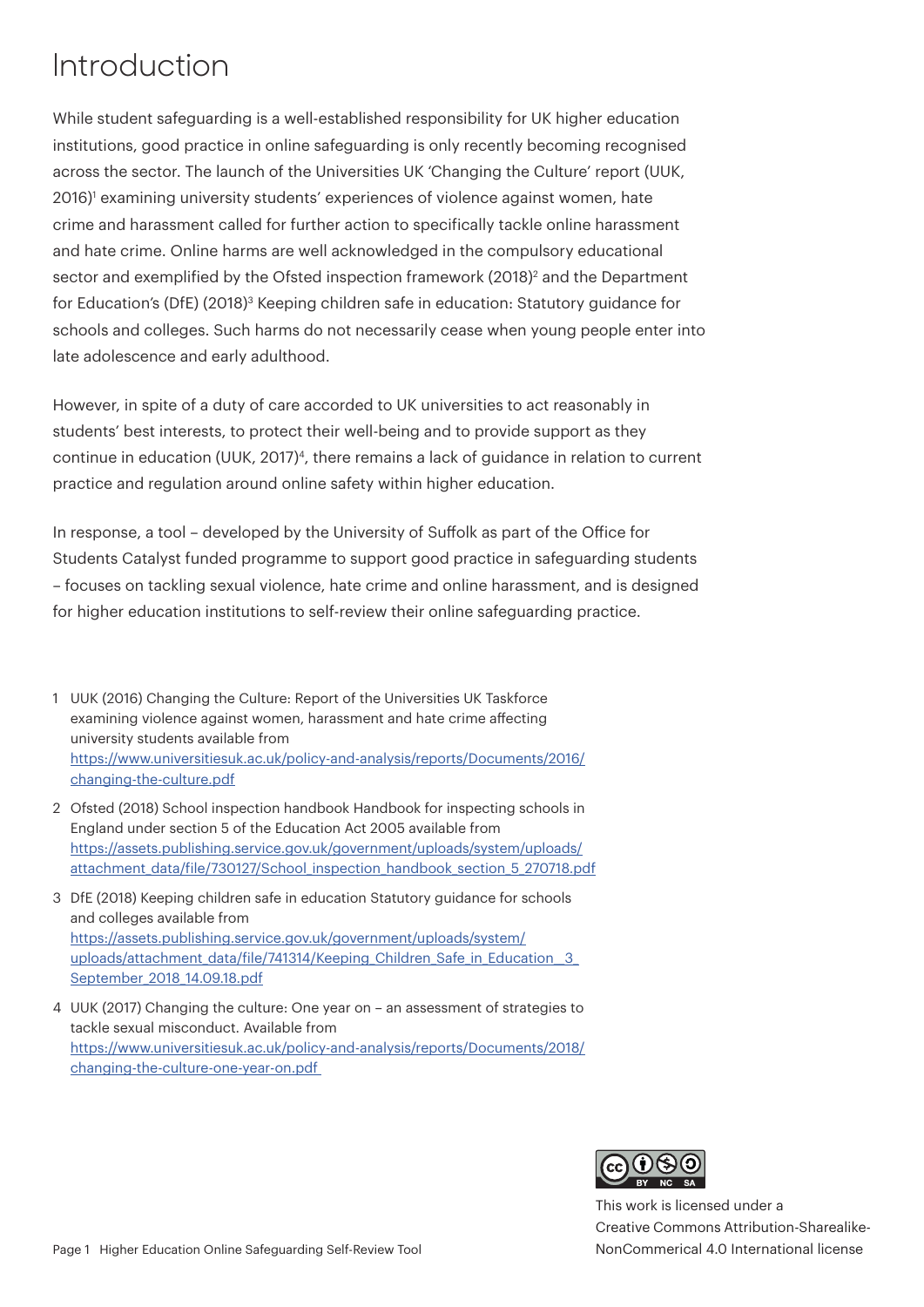**This tool defines 23 features of related policy and practice around online safeguarding for higher education institutions. Each feature can be self-assessed at four levels, graded from 0 to 3.** 

The levels are defined as:

| <b>Level</b>              | <b>Definition</b>                                                                                                                                                                                                                                                                 |
|---------------------------|-----------------------------------------------------------------------------------------------------------------------------------------------------------------------------------------------------------------------------------------------------------------------------------|
| <b>Level O - Reactive</b> | There is no policy or practice in place, and issues are dealt with only<br>reactively.                                                                                                                                                                                            |
| <b>Level 1 - Basic</b>    | There is a simple definition of policy or fundamental aspects of practice, but<br>they are not detailed in scope/ scale, or embedded in routine practice.                                                                                                                         |
| Level 2 - Embedded        | Policy and practice are embedded and students are included in their<br>development. Policies are detailed and proactive. Practice is applied across<br>the institution in all departments and faculties.                                                                          |
| <b>Level 3 - Holistic</b> | There is a sound understanding of how policy and practice work together<br>to safeguard students online. There is ongoing reflection of best practice,<br>and knowledge is shared across the institution and with statutory and non-<br>statutory organisations in the community. |

### **How to use the tool:**

The tool provides clear definitions for 23 features and levels related to online safeguarding. For each feature a level can be determined by reading the level descriptions and deciding which one fits your own institutional practice most closely. Or, for a feature where institutional practice does not meet the definition for level 1, you can score that feature as level 0. Once you have defined baseline policy and practice at your institution you can use the tool to inform the development of an improvement plan, which can be regularly reviewed as policy and practice improves. The definitions for higher levels in each feature give clear guidance on how to enhance online safeguarding practice. The tool and improvement plan can be updated as policy and practice in your institution develops.

These features are clustered into four groups related to key aspects of safeguarding:

| <b>Policy</b>                                                                                                                                 | <b>Education and</b><br>training                                                                                                                                                          | <b>Technology</b>                                                                                                   | <b>Practice</b>                                                                                                                       |
|-----------------------------------------------------------------------------------------------------------------------------------------------|-------------------------------------------------------------------------------------------------------------------------------------------------------------------------------------------|---------------------------------------------------------------------------------------------------------------------|---------------------------------------------------------------------------------------------------------------------------------------|
| The guiding<br>principles related<br>to an aspect of<br>safeguarding<br>that provide the<br>foundation for<br>practice in the<br>institution. | How technological<br>tools are used<br>to help deliver<br>policy and practice<br>related to online<br>safeguarding, is<br>developed in the<br>institution for both<br>staff and students. | How technological<br>tools are used<br>to help deliver<br>policy and practice<br>related to online<br>safeguarding. | How policy is<br>implemented<br>across the<br>institution<br>to deliver an<br>institutional culture<br>around online<br>safeguarding. |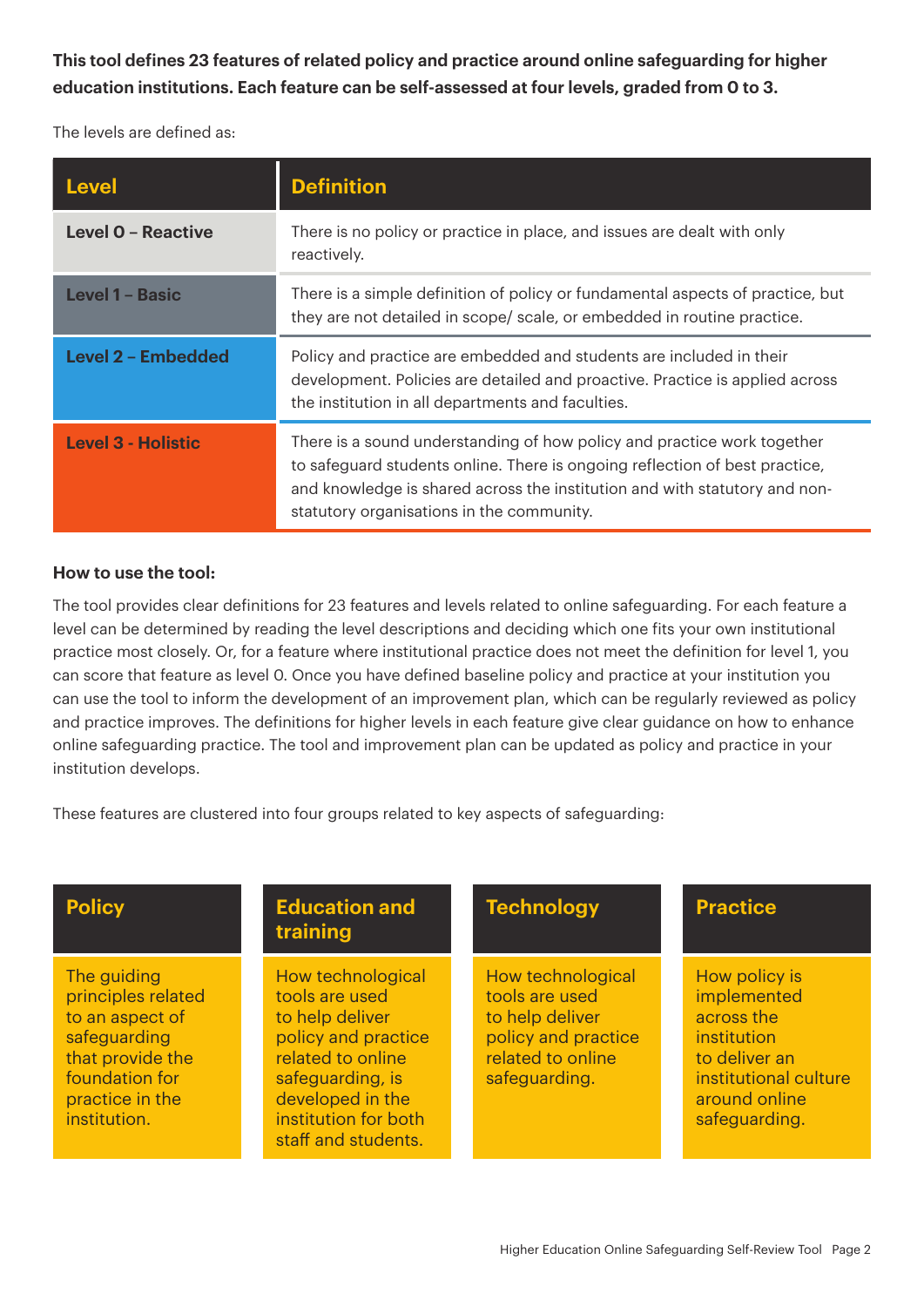## Feature Definitions

| Level $1 -$<br><b>Basic</b>    | The institution has basic policies and practices in place to respond to incidents as they<br>occur. They strive to respond effectively in a timely and appropriate manner.                                                                                                                                                                             |
|--------------------------------|--------------------------------------------------------------------------------------------------------------------------------------------------------------------------------------------------------------------------------------------------------------------------------------------------------------------------------------------------------|
| Level $2 -$<br><b>Embedded</b> | The institution has policies and established practices in place that are embedded across<br>the organisation. This allows it to be pro-active and pre-emptive to online safeguarding<br>incidents, as well as responding appropriately and effectively.                                                                                                |
| Level 3 -<br><b>Holistic</b>   | The institution has a well-established and clearly communicated culture across the<br>organisation. Policies and practices are progressive and pro-active, and deal with online<br>safeguarding incidents pre-emptively. The policies and practices of incident response<br>consider broader aspects of prevention, such as well-being and resilience. |

## **1. Policy related features**

**The list below is not prescriptive; some institutions will have policies that address the features below but use different names. The example terminology is advisory only, and there are many other policies into which these features fit or can be combined (for example antibullying might be a stand-alone policy, and may contain specific reference to image-based abuse).**

### **a. Anti-bullying/ harassment**

Institutional antibullying/harassment policies should also consider online elements to bullying and harassment, how they are tackled and how sanctions are brought into play.

## **Level 1 — Basic**

A basic policy is in place to meet the requirements of bullying and harassment. It includes definitions of bullying and harassment, and how digital technology can play a role in these. It should also specify how the university will respond to bullying and harassment concerns.

**Our level**

## **Level 2 — Embedded**

A detailed policy is in place to address bullying and harassment issues. It includes definitions of bullying, harassment and image-based abuse, and how digital technology can play a role in these. It should also specify how the university will respond to bullying and harassment concerns.

The anti-bullying policy refers to other policies, such as student and staff code of conduct/acceptable use, safeguarding, dignity at work/study policies and disciplinary procedures. Stakeholders are aware of the policy and how it can be applied.

## **Level 3 — Holistic**

A detailed policy is in place to address of bullying and harassment issues. It includes definitions of bullying and harassment, and how digital technology can play a role in these. It should also specify how the university would respond to bullying and harassment concerns.

The anti-bullying policy refers to other policies, such as student and staff code of conduct/acceptable use, safeguarding, dignity at work/study policies and disciplinary procedures. Stakeholders are aware of the policy and how it can be applied.

The policy is informed from multi-stakeholder input, including external stakeholders. A multi-stakeholder committee regularly reviews the policy, using data collected by the university on bullying and harassment incidents. Policy relates to other aspects of university practice (such as student wellbeing) and engages readily with both internal (SU, chaplaincy, counselling) and external stakeholders (GPs, adult mental health services, police).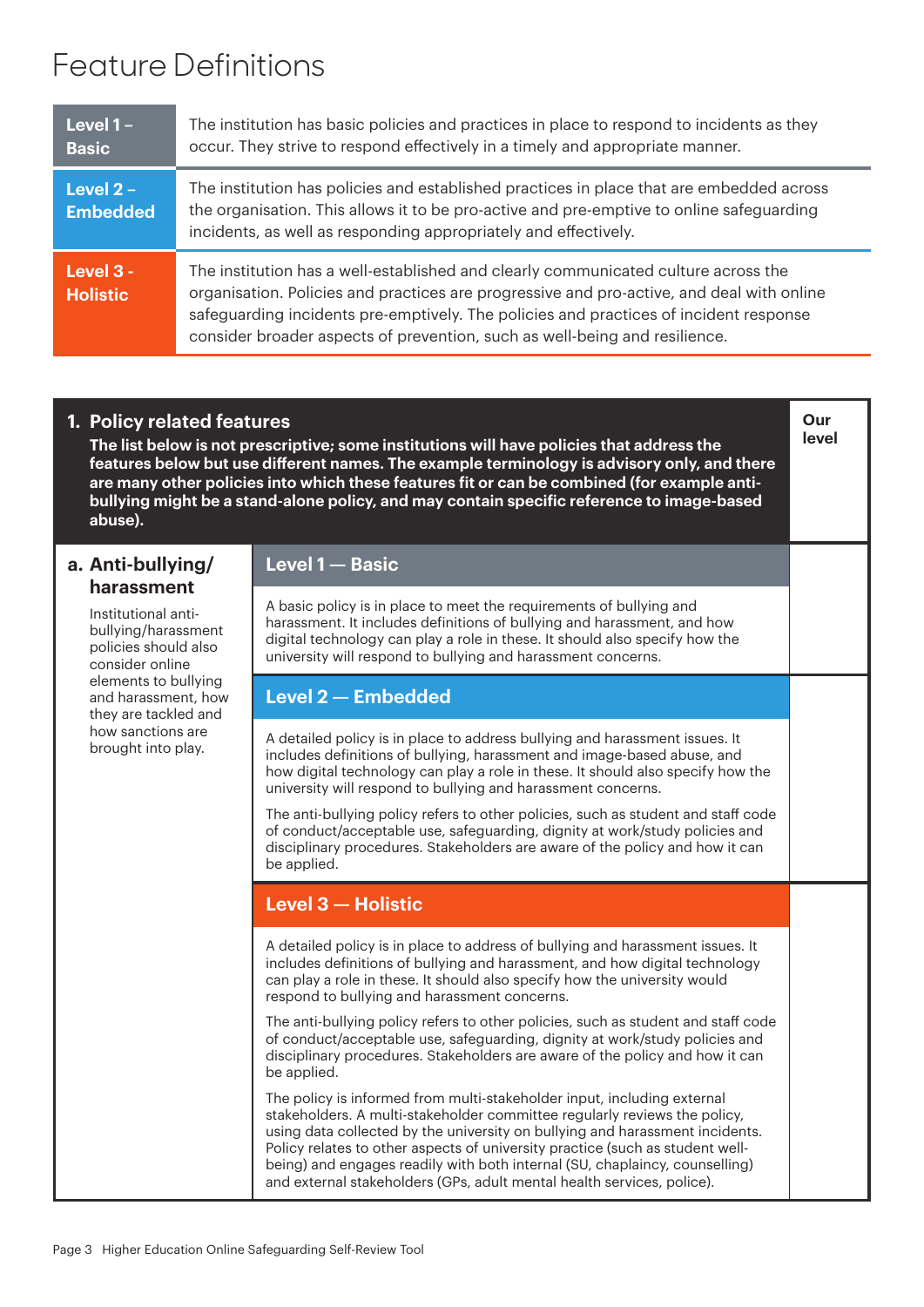| 1. Policy related features (continued)                                                                                                                                     |                                                                                                                                                                                                                                                                                                                                                                                                                                                                                                                                         | Our<br>level |
|----------------------------------------------------------------------------------------------------------------------------------------------------------------------------|-----------------------------------------------------------------------------------------------------------------------------------------------------------------------------------------------------------------------------------------------------------------------------------------------------------------------------------------------------------------------------------------------------------------------------------------------------------------------------------------------------------------------------------------|--------------|
| b. Data<br>protection                                                                                                                                                      | Level 1 - Basic                                                                                                                                                                                                                                                                                                                                                                                                                                                                                                                         |              |
| How does the<br>institution manage                                                                                                                                         | Data protection policies include safeguarding concerns, and safeguarding<br>practices have been audited to ensure data protection compliance.                                                                                                                                                                                                                                                                                                                                                                                           |              |
| data on safeguarding<br>issues relating to staff<br>and students? How                                                                                                      | Level 2 - Embedded                                                                                                                                                                                                                                                                                                                                                                                                                                                                                                                      |              |
| do they ensure data<br>protection practices                                                                                                                                | Data protection policies include safeguarding concerns, and safeguarding<br>practices have been audited to ensure data protection compliance.                                                                                                                                                                                                                                                                                                                                                                                           |              |
| are compliant with<br>legislation where<br>there may be some<br>conflict between<br>data protection and                                                                    | Those with responsibility for safeguarding are aware of -and have received<br>training in - data protection practices in line with the statutory requirements<br>of the institution.                                                                                                                                                                                                                                                                                                                                                    |              |
| safeguarding?                                                                                                                                                              | Level 3 - Holistic                                                                                                                                                                                                                                                                                                                                                                                                                                                                                                                      |              |
|                                                                                                                                                                            | Data protection policies include safeguarding concerns, and safeguarding<br>practices have been audited to ensure data protection compliance.                                                                                                                                                                                                                                                                                                                                                                                           |              |
|                                                                                                                                                                            | Those with responsibility for safeguarding are aware of, and have received<br>training in data protection practices in line with the statutory requirements of<br>the institution.                                                                                                                                                                                                                                                                                                                                                      |              |
|                                                                                                                                                                            | Detailed data audits by the institution's Data Protection Officer are conducted<br>regularly, and policy and practice are updated as a result.                                                                                                                                                                                                                                                                                                                                                                                          |              |
| c. Equality and<br>diversity policy                                                                                                                                        | Level 1 - Basic                                                                                                                                                                                                                                                                                                                                                                                                                                                                                                                         |              |
| Within this policy<br>there may be elements<br>related to hate                                                                                                             | The Equality and Diversity Policy considers online elements to hate crime and<br>how the institution responds to them.                                                                                                                                                                                                                                                                                                                                                                                                                  |              |
| crime with an online<br>aspect that need                                                                                                                                   | Level 2 - Embedded                                                                                                                                                                                                                                                                                                                                                                                                                                                                                                                      |              |
| to be considered.<br>Specifically,<br>consideration                                                                                                                        | The Equality and Diversity Policy considers online elements to hate crime in<br>detail and how the institution responds to them.                                                                                                                                                                                                                                                                                                                                                                                                        |              |
| needs to be made<br>around students<br>with 'protected<br>characteristics'<br>- including age,<br>disability, gender,                                                      | The policy clearly relates online incidents to other policies (such as<br>online safeguarding and anti-bullying) and differentiates those that might<br>incorporate aspects of hate crime, stating why they should be tackled in order<br>to incorporate equality and diversity into hate crime legislation. The policy<br>considers escalating online hate incidents to other agencies (e.g. police).                                                                                                                                  |              |
| gender reassignment,<br>marriage and<br>civil partnership,                                                                                                                 | Level 3 - Holistic                                                                                                                                                                                                                                                                                                                                                                                                                                                                                                                      |              |
| pregnancy and<br>maternity, race and<br>ethnicity, religion                                                                                                                | The Equality and Diversity Policy considers online elements to hate crime in<br>detail and how the institution responds to them.                                                                                                                                                                                                                                                                                                                                                                                                        |              |
| or belief, and<br>sexual orientation.<br>Acknowledgement<br>should be made<br>in the policy to<br>how protected<br>characteristics may<br>place students at<br>great risk. | The policy has prevention strategies in place through raising awareness of<br>local and national campaigns and education programmes. It clearly relates<br>online incidents to other policies (such as online safeguarding and anti-<br>bullying) and differentiates those that might incorporate aspects of hate<br>crime, stating why they should be tackled in order to incorporate equality and<br>diversity into hate crime legislation. The policy considers escalating online<br>hate incidents to other agencies (e.g. police). |              |
|                                                                                                                                                                            | The policy relates to other aspects of university practice, such as student well-<br>being, and engages readily with both internal (SU, chaplaincy, counselling)<br>and external stakeholders (GPs, adult mental health services, police).                                                                                                                                                                                                                                                                                              |              |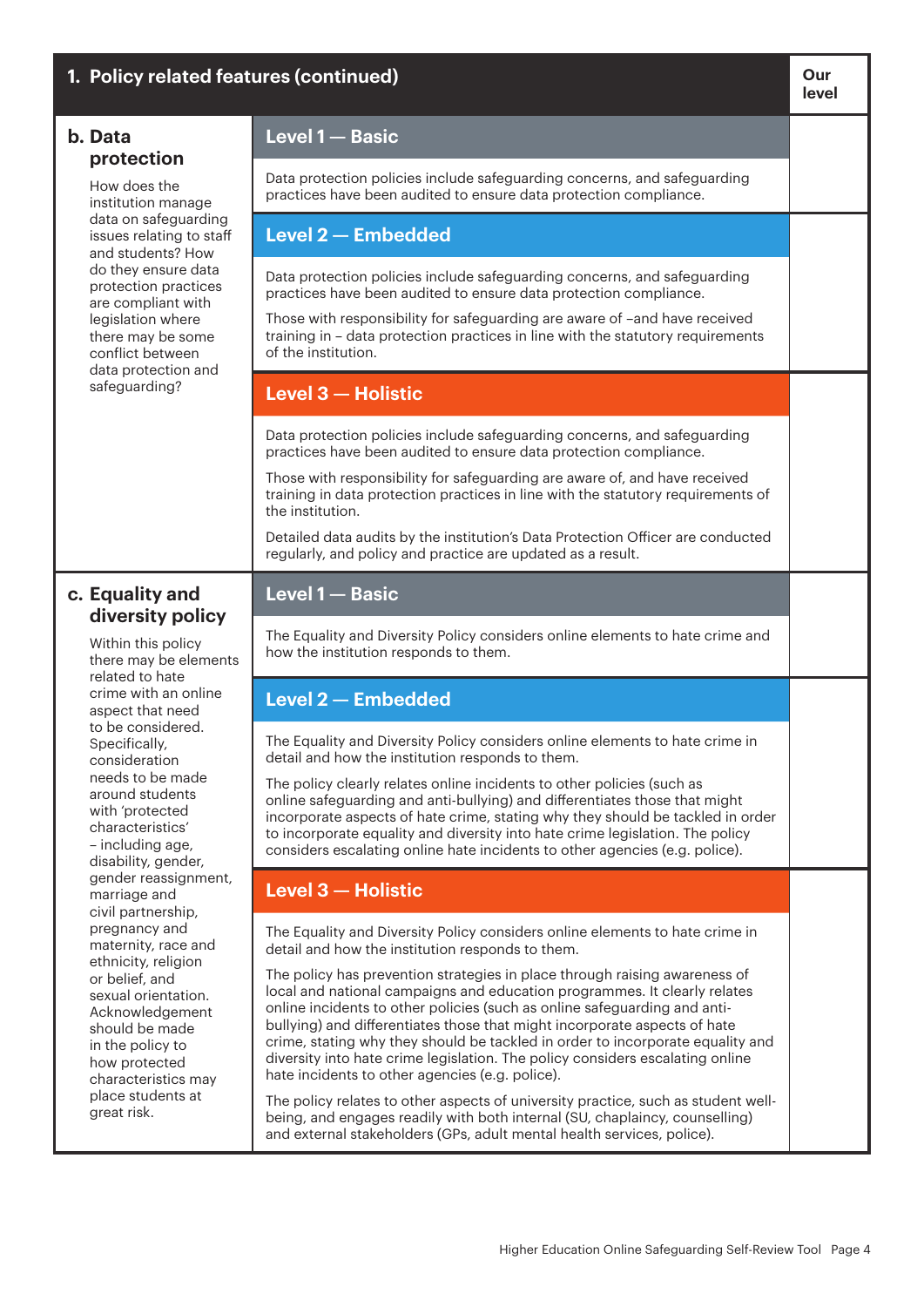| 1. Policy related features (continued)                                                                       |                                                                                                                                                                                                                                                                                                                                                | Our<br>level |
|--------------------------------------------------------------------------------------------------------------|------------------------------------------------------------------------------------------------------------------------------------------------------------------------------------------------------------------------------------------------------------------------------------------------------------------------------------------------|--------------|
| d. Governance<br>structure                                                                                   | Level 1 - Basic                                                                                                                                                                                                                                                                                                                                |              |
| This details the<br>staff responsible for<br>governance related to<br>online safeguarding,                   | There is a basic structure in place that identifies key roles in online<br>safeguarding across the university, the staff members in those roles, and what<br>is expected of them. Clear lines of communication are defined so staff know<br>who to report online safeguarding matters to.                                                      |              |
| which may include<br>responsibility in the<br>SLT, central teams,                                            | <b>Level 2-Embedded</b>                                                                                                                                                                                                                                                                                                                        |              |
| academic and<br>professional support<br>in faculties, students'<br>union, external<br>statutory partners     | There is a basic structure in place that identifies key roles in online<br>safeguarding across the university, the staff members in those roles, and what<br>is expected of them. Clear lines of communication are defined so staff know<br>who to report online safeguarding matters to.                                                      |              |
| (e.g. adult mental<br>health, GPs, police,<br>adult safeguarding),<br>and non-statutory<br>bodies (e.g. rape | The structure should also include external stakeholders from both statutory<br>(e.g. adult mental health, GPs, police, adult safeguarding) and non-statutory<br>bodies (e.g. rape crisis, domestic abuse agencies, faith and race-based<br>support organisations, Revenge Porn Helpline).                                                      |              |
| crisis, domestic<br>abuse agencies,                                                                          | Level 3 - Holistic                                                                                                                                                                                                                                                                                                                             |              |
| faith and race-based<br>support organisations,<br>Revenge Porn<br>Helpline)                                  | There is a basic structure in place that identifies key roles in online<br>safeguarding across the university, the staff members in those roles, and what<br>is expected of them. Clear lines of communication are defined so staff know<br>who to report online safeguarding matters to.                                                      |              |
|                                                                                                              | The structure should also include external stakeholders from both statutory<br>(e.g. adult mental health, GPs, police, adult safeguarding) and non-statutory<br>bodies (e.g. rape crisis, domestic abuse agencies, faith and race-based<br>support organisations, Revenge Porn Helpline).                                                      |              |
|                                                                                                              | Expectations of external agencies are clearly defined, as are lines of<br>communication and when they should be involved in online safeguarding<br>incidents, so that governance can be applied in a consistent manner.<br>Consideration should be made to link university leads with the local adult<br>safeguarding board where appropriate. |              |
| e. Regulations                                                                                               | Level 1 - Basic                                                                                                                                                                                                                                                                                                                                |              |
| for students/<br>student code<br>of conduct/<br>acceptable                                                   | There is a basic code of conduct in place to cover expectations of student<br>behaviour online and offline, and the consequences of failing to meet such<br>expectations.                                                                                                                                                                      |              |
| usage policy<br>This defines                                                                                 | <b>Level 2 - Embedded</b>                                                                                                                                                                                                                                                                                                                      |              |
| expectations of<br>student behaviour and<br>is signed by enrolling<br>students. The code of                  | There is a code of conduct in place to cover expectations of student<br>behaviour online and offline, and the consequences of failing to meet such<br>expectations.                                                                                                                                                                            |              |
| conduct should clearly<br>state the expectations                                                             | Policy is detailed in terms of expectations and sanctions. Stakeholders are<br>aware of the code and how it can be applied.                                                                                                                                                                                                                    |              |
| of students online as<br>well as offline, and<br>the consequences of                                         | Level 3 - Holistic                                                                                                                                                                                                                                                                                                                             |              |
| failing to adhere to<br>these standards.                                                                     | There is a code of conduct is in place to cover expectations of student<br>behaviour online and offline, and the consequences of failing to meet such<br>expectations.                                                                                                                                                                         |              |
|                                                                                                              | Policy is detailed in terms of expectations and sanctions. Stakeholders are<br>aware of the code and how it can be applied.                                                                                                                                                                                                                    |              |
|                                                                                                              | The code is informed by emerging trends and student disciplinary data, and is<br>frequently reviewed and updated. Students are kept informed of these updates.                                                                                                                                                                                 |              |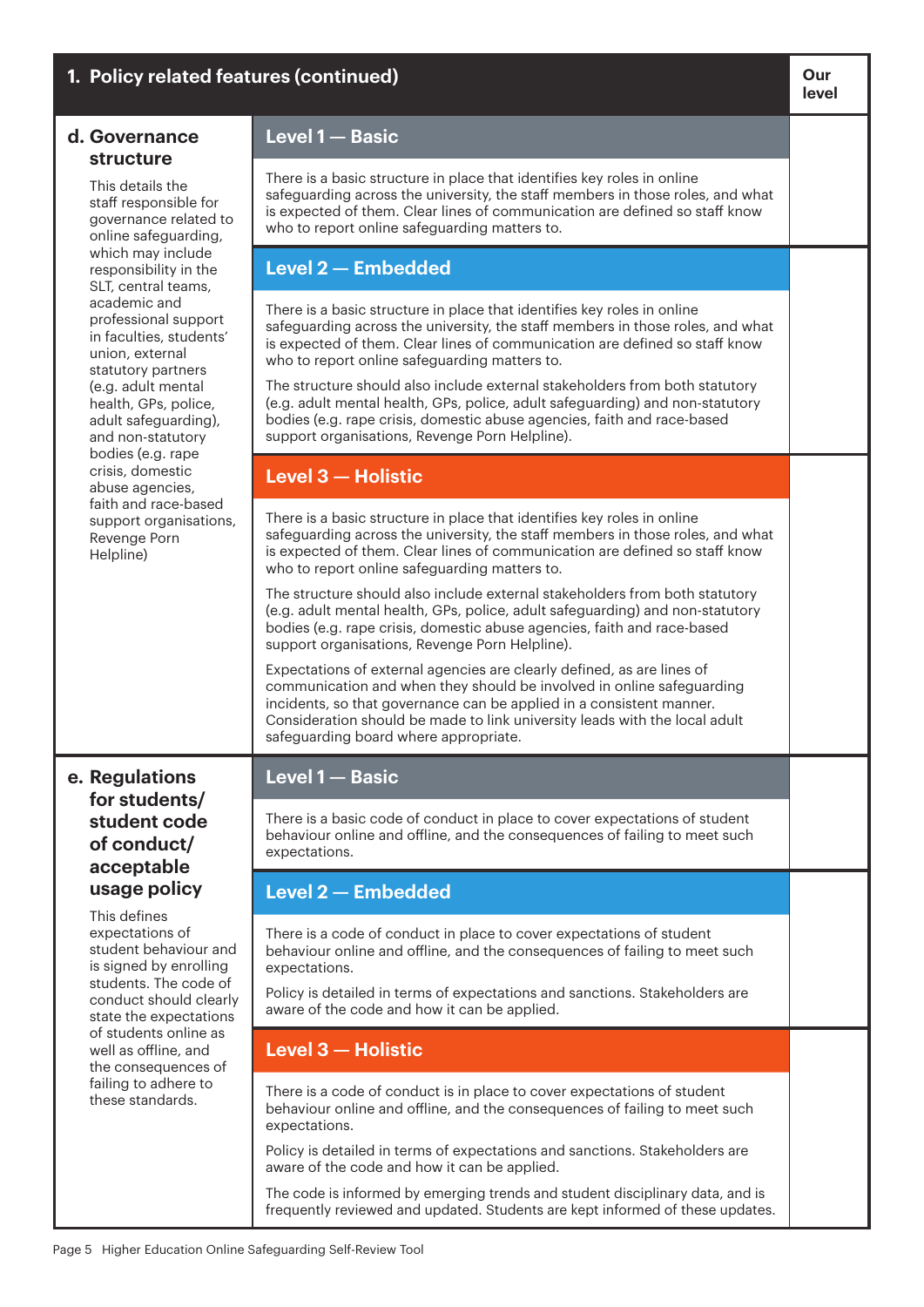#### **1.** Policy related features (continued) **Continued Continued and Continued and Continued Act and Continued and Continued and Continued and Continued and Continued and Continued and Continued and Continued and Continued level f. Safeguarding policy**  Online safeguarding should be included either within the university safeguarding policy or as a standalone 'online safeguarding policy'. The safeguarding policy should be the overarching policy relating to core expectations around online safeguarding. The policy should determine university definitions of behaviours, such as online abuse and harassment, imagebased abuse, identity fraud and exploitation. It should detail expected standards of conduct across staff and student bodies, alongside sanctions for those who breach these standards. **Level 1 — Basic** A basic policy is in place to meet the requirements of online safeguarding. It includes definitions of online issues such as harassment, image-based abuse, identity fraud and exploitation. It details how the university will respond to safeguarding concerns. **Level 2 — Embedded** A detailed policy is in place to meet the requirements of online safeguarding. It includes definitions of online issues such as harassment, image-based abuse, identity fraud and exploitation. It details how the university will respond to safeguarding concerns. Policies that include image-based abuse (a specific form of online abuse that relates to the non-consensual sharing of indecent or sexual images by members of the institution) should clearly consider the levels of intervention and sanction for image-based abuse, thresholds for law enforcement intervention, and student support for victims of this form of harm. The safeguarding policy refers to other policies such as student and staff code of conduct/acceptable use, bullying, dignity at work/study policies and disciplinary procedures. Stakeholders are aware of the policy and how it can be applied. **Level 3 — Holistic** A detailed policy is in place to meet the requirements of online safeguarding. It includes definitions of online issues such as harassment, image-based abuse, identity fraud and exploitation. It details how the university will respond to safeguarding concerns. Policies that include image-based abuse (a specific form of online abuse that relates to the non-consensual sharing of indecent or sexual images by members of the institution) should clearly consider the levels of intervention and sanction for image-based abuse, thresholds for law enforcement intervention, and student support for victims of this form of harm. The safeguarding policy refers to other policies such as student and staff code of conduct/acceptable use, bullying, dignity at work/study policies and disciplinary procedures. The policy is informed from multi-stakeholder input, including external stakeholders. Stakeholders are aware of the policy and how it can be applied. The policy is regularly reviewed by a multi-stakeholder committee using data collected by the university on safeguarding incidents. Policy relates to other aspects of university practice, such as student well-being, and engages readily with both internal (SU, chaplaincy, counselling) and external stakeholders (GPs, adult mental health services, police).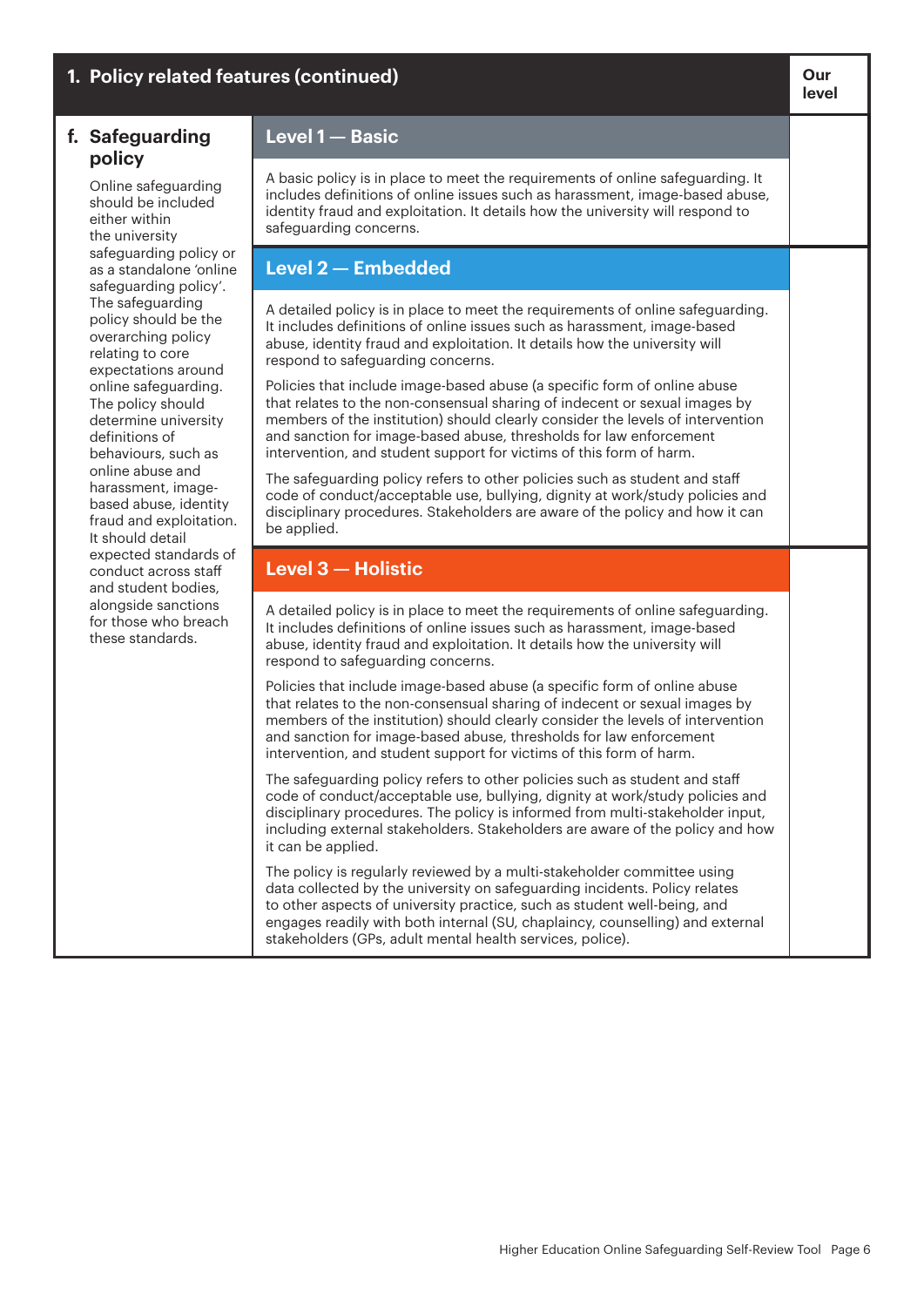| 1. Policy related features (continued)                                                                                                                                                                                                                                                                                                                                                |                                                                                                                                                                                                                                                                                                                                                   | Our<br>level |
|---------------------------------------------------------------------------------------------------------------------------------------------------------------------------------------------------------------------------------------------------------------------------------------------------------------------------------------------------------------------------------------|---------------------------------------------------------------------------------------------------------------------------------------------------------------------------------------------------------------------------------------------------------------------------------------------------------------------------------------------------|--------------|
| g. Staff code<br>of conduct /<br>acceptable<br>usage Policy<br>The policy defines<br>expectations of<br>staff behaviour<br>and is signed by<br>all employees. The<br>code of conduct<br>should clearly state<br>the expectations of<br>staff online as well<br>as offline, and the<br>consequences of<br>failing to adhere to<br>these professional<br>expectations and<br>standards. | Level 1 - Basic                                                                                                                                                                                                                                                                                                                                   |              |
|                                                                                                                                                                                                                                                                                                                                                                                       | There is a basic code of conduct in place to cover expectations of staff<br>behaviour online and offline, and the consequences of failing to meet these<br>expectations.                                                                                                                                                                          |              |
|                                                                                                                                                                                                                                                                                                                                                                                       | Level 2 - Embedded                                                                                                                                                                                                                                                                                                                                |              |
|                                                                                                                                                                                                                                                                                                                                                                                       | There is a code of conduct in place to cover expectations of staff<br>behaviour online and offline, and the consequences of failing to meet these<br>expectations.<br>Policy is detailed in terms of expectations and sanctions. Stakeholders are<br>aware of the code and how it can be applied. The code is frequently reviewed<br>and updated. |              |
|                                                                                                                                                                                                                                                                                                                                                                                       | Level 3 - Holistic                                                                                                                                                                                                                                                                                                                                |              |
|                                                                                                                                                                                                                                                                                                                                                                                       | There is a code of conduct in place to cover expectations of staff<br>behaviour online and offline, and the consequences of failing to meet these<br>expectations.                                                                                                                                                                                |              |
|                                                                                                                                                                                                                                                                                                                                                                                       | Policy is detailed in terms of expectations and sanctions. The policy is<br>informed from multi-stakeholder input, including external stakeholders.<br>Stakeholders are aware of the code and how it can be applied. The code is<br>informed by emerging trends and disciplinary data, and is frequently reviewed<br>and updated.                 |              |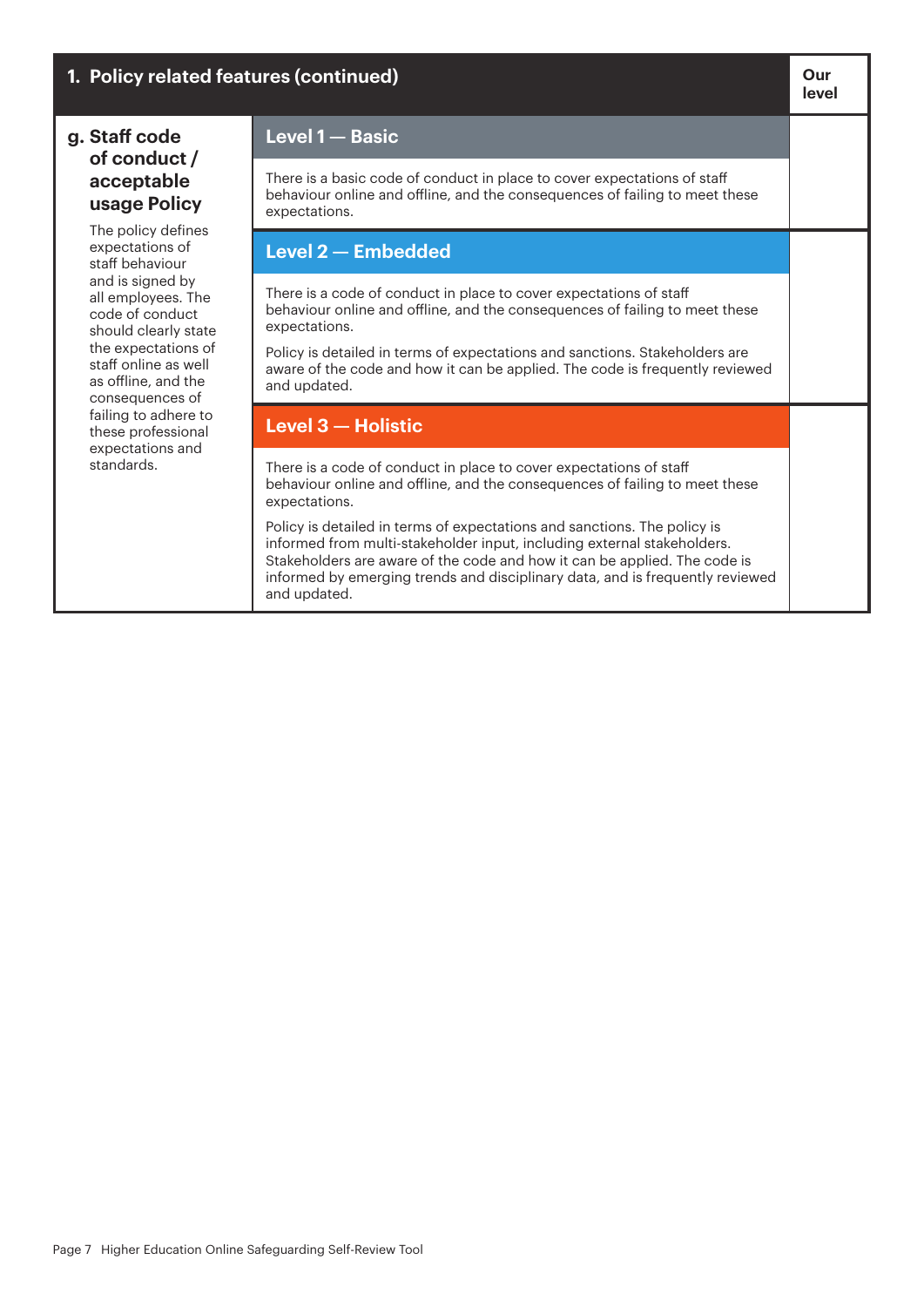|                                                | safeguarding, legislation and rights.                                                                                                                                                                                                                                                                                                                                                                                                                                                                                                                                                                                                                                                | 2. Education and training related features<br>These features relate to the development of staff and students' knowledge of online                                                                                                                                                                                                                                                    | Our<br>level |
|------------------------------------------------|--------------------------------------------------------------------------------------------------------------------------------------------------------------------------------------------------------------------------------------------------------------------------------------------------------------------------------------------------------------------------------------------------------------------------------------------------------------------------------------------------------------------------------------------------------------------------------------------------------------------------------------------------------------------------------------|--------------------------------------------------------------------------------------------------------------------------------------------------------------------------------------------------------------------------------------------------------------------------------------------------------------------------------------------------------------------------------------|--------------|
|                                                | a. Curriculum                                                                                                                                                                                                                                                                                                                                                                                                                                                                                                                                                                                                                                                                        | Level 1 - Basic                                                                                                                                                                                                                                                                                                                                                                      |              |
|                                                | Are issues such as<br>online harassment,<br>image-based abuse,<br>hate crime, consent,                                                                                                                                                                                                                                                                                                                                                                                                                                                                                                                                                                                               | Information on online safeguarding is given as an induction activity by course<br>leaders or other internal university staff, and is made available via online<br>platforms and in student information areas (for example notice boards).                                                                                                                                            |              |
|                                                | identity fraud and<br>exploitation, and the<br>relevant associated                                                                                                                                                                                                                                                                                                                                                                                                                                                                                                                                                                                                                   | <b>Level 2-Embedded</b>                                                                                                                                                                                                                                                                                                                                                              |              |
|                                                | legislation, considered<br>for all students at the<br>institution? Where<br>appropriate, are<br>relationships between<br>the expectations of                                                                                                                                                                                                                                                                                                                                                                                                                                                                                                                                         | Information on online safeguarding is delivered as part of the curriculum for<br>all students. Up to date information is made explicitly available and promoted<br>by course teams. Curriculum includes details of rights and legislation around<br>online abuse, consent matters and issues of bystanderism, where to report,<br>and what to expect in response to incidents.       |              |
|                                                | professional bodies<br>relevant to the<br>curriculum? Are online                                                                                                                                                                                                                                                                                                                                                                                                                                                                                                                                                                                                                     | Level 3 - Holistic                                                                                                                                                                                                                                                                                                                                                                   |              |
| behaviours delivered<br>within the curriculum? | Information on online safeguarding is delivered as part of the curriculum for all<br>students. Curriculum is informed by emerging research and regularly reviewed.<br>It should also be developed in association with the student body via course<br>representatives and the students' union. Up to date and accessible information<br>is made explicitly available and promoted by the university community.<br>Curriculum includes details of rights and legislation around online abuse, and<br>wider related topics such as data protection and the right to be forgotten.<br>The curriculum should also include where to report and what to expect in<br>response to incidents. |                                                                                                                                                                                                                                                                                                                                                                                      |              |
|                                                | b. Staff training                                                                                                                                                                                                                                                                                                                                                                                                                                                                                                                                                                                                                                                                    | Level 1- Basic                                                                                                                                                                                                                                                                                                                                                                       |              |
|                                                | How and which<br>staff are trained to<br>be aware of online<br>safeguarding issues,                                                                                                                                                                                                                                                                                                                                                                                                                                                                                                                                                                                                  | Internal staff members deliver online safeguarding as part of new employees'<br>induction. Training informs staff of relevant policies and how to respond to<br>online safeguarding incidents.                                                                                                                                                                                       |              |
|                                                | and what is the depth<br>of training? What does<br>it cover and how often                                                                                                                                                                                                                                                                                                                                                                                                                                                                                                                                                                                                            | Level 2 - Embedded                                                                                                                                                                                                                                                                                                                                                                   |              |
|                                                | is it delivered? How<br>does staff training<br>relate to governance<br>structures?                                                                                                                                                                                                                                                                                                                                                                                                                                                                                                                                                                                                   | Internal staff members deliver online safeguarding as part of new employees'<br>induction. Update training is delivered regularly for staff with safeguarding<br>responsibilities. Training informs staff of relevant policies and how to respond<br>to online safeguarding incidents.                                                                                               |              |
|                                                |                                                                                                                                                                                                                                                                                                                                                                                                                                                                                                                                                                                                                                                                                      | All safeguarding-related training (for example Prevent, bystanderism,<br>domestic violence and consent) includes online elements and how these<br>issues can be mitigated. Training highlights how online risks can be<br>recognised and how they can be reported.                                                                                                                   |              |
|                                                |                                                                                                                                                                                                                                                                                                                                                                                                                                                                                                                                                                                                                                                                                      | Level 3 - Holistic                                                                                                                                                                                                                                                                                                                                                                   |              |
|                                                |                                                                                                                                                                                                                                                                                                                                                                                                                                                                                                                                                                                                                                                                                      | Internal staff members deliver online safeguarding as part of new employees'<br>induction. Update training is delivered regularly for staff with safeguarding<br>responsibilities. Resources are made available to all staff so they can update<br>knowledge as part of CPD. Training makes staff aware of relevant policies and<br>how to respond to online safeguarding incidents. |              |
|                                                |                                                                                                                                                                                                                                                                                                                                                                                                                                                                                                                                                                                                                                                                                      | All safeguarding-related training (for example, Prevent, bystanderism,<br>domestic violence and consent) includes online elements and how these<br>issues can be mitigated. Training highlights how online risks can be<br>recognised and how they can be reported. Training also includes approaches<br>to rectification of harms, such as use of the Right to be Forgotten.        |              |
|                                                |                                                                                                                                                                                                                                                                                                                                                                                                                                                                                                                                                                                                                                                                                      | Training links with external stakeholders (for example police, adult social care,<br>public health) and is delivered by them where necessary.                                                                                                                                                                                                                                        |              |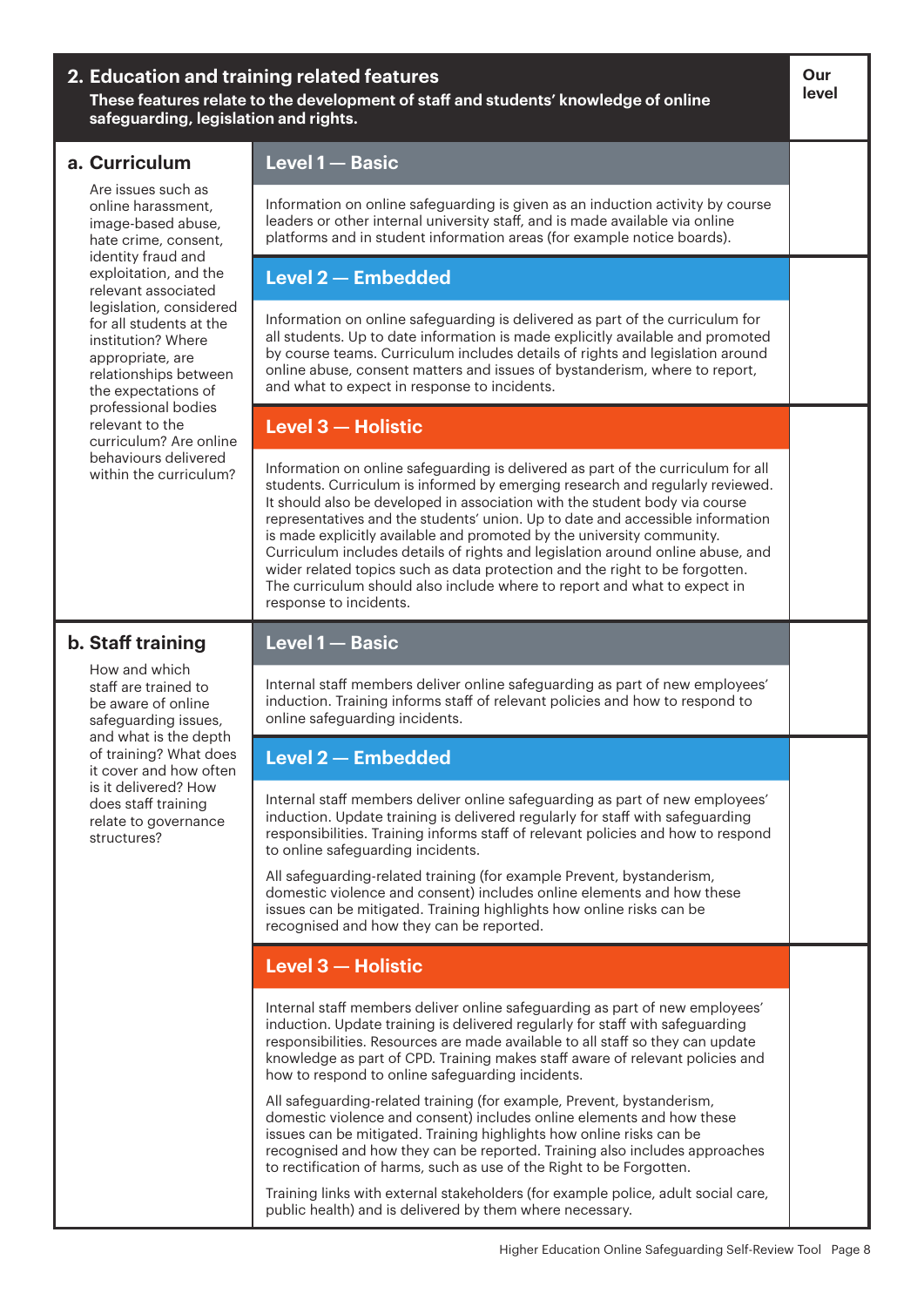| 2. Education and training related features (continued)                 |                                                                                                                                                                                                                                                                                                                                                                                                                                                                                     | Our<br>level |
|------------------------------------------------------------------------|-------------------------------------------------------------------------------------------------------------------------------------------------------------------------------------------------------------------------------------------------------------------------------------------------------------------------------------------------------------------------------------------------------------------------------------------------------------------------------------|--------------|
| c. Stakeholders<br>(internal)                                          | Level 1- Basic                                                                                                                                                                                                                                                                                                                                                                                                                                                                      |              |
| How does the<br>institution link with                                  | Staff training explains the role of internal stakeholders and signposts support<br>from these groups.                                                                                                                                                                                                                                                                                                                                                                               |              |
| internal stakeholders<br>(for example students'<br>union, student      | Level 2 - Embedded                                                                                                                                                                                                                                                                                                                                                                                                                                                                  |              |
| counselling, student<br>ambassadors,<br>chaplaincy) in                 | Staff training explains the role of internal stakeholders and signposts support<br>from these groups.                                                                                                                                                                                                                                                                                                                                                                               |              |
| dealing with online<br>safeguarding issues?                            | Staff are made aware of the services offered by internal stakeholders, and<br>how these can be appropriately applied in the event of an online safeguarding<br>incident. Specific services might align to different statutory responsibilities<br>(for example Prevent) and other safeguarding incidents that may have an<br>online element (for example domestic violence). Staff knows when they<br>should report concerns around online risk and harm, and who to report to.     |              |
|                                                                        | Level 3 - Holistic                                                                                                                                                                                                                                                                                                                                                                                                                                                                  |              |
|                                                                        | Staff training explains the role of internal stakeholders and signposts support<br>from these groups.                                                                                                                                                                                                                                                                                                                                                                               |              |
|                                                                        | Staff are made aware of the services offered by internal stakeholders, and<br>how these can be appropriately applied in the event of an online safeguarding<br>incident. Specific services might align to different statutory responsibilities (for<br>example Prevent) and other safeguarding incidents that may have an online<br>element (for example domestic violence). Staff knows when they should report<br>concerns around online risk and harm, and who to report to.     |              |
|                                                                        | Staff are aware of the limitations of internal stakeholders and when it is necessary<br>to engage with external bodies in addressing online safeguarding incidents.                                                                                                                                                                                                                                                                                                                 |              |
| d. Stakeholders<br>(external)                                          | Level 1 - Basic                                                                                                                                                                                                                                                                                                                                                                                                                                                                     |              |
| In dealing with<br>online safeguarding                                 | Staff training explains the role of external stakeholders and signposts support<br>from these groups.                                                                                                                                                                                                                                                                                                                                                                               |              |
| issues, how does the<br>institution link with<br>external stakeholders | <b>Level 2-Embedded</b>                                                                                                                                                                                                                                                                                                                                                                                                                                                             |              |
| (for example police,<br>adult social care,<br>mental health GPs and    | Staff training explains the role of external stakeholders and signposts support<br>from these groups.                                                                                                                                                                                                                                                                                                                                                                               |              |
| non-statutory Revenge<br>Porn Helpline, legal<br>services)?            | Staff are made aware of the services offered by external stakeholders<br>and how these can be appropriately applied in the event of an online<br>safeguarding incident. Specific services might be aligned to different statutory<br>responsibilities (for example Prevent) and other safeguarding incidents that<br>may have an online element (for example domestic violence). Staff knows when<br>they should report concerns around online risk and harm, and who to report to. |              |
|                                                                        | Level 3 - Holistic                                                                                                                                                                                                                                                                                                                                                                                                                                                                  |              |
|                                                                        | Staff training explains the role of external stakeholders and signposts support<br>from these groups.                                                                                                                                                                                                                                                                                                                                                                               |              |
|                                                                        | Staff are made aware of the services offered by external stakeholders<br>and how these can be appropriately applied in the event of an online<br>safeguarding incident. Specific services might be aligned to different statutory<br>responsibilities (for example Prevent) and other safeguarding incidents that<br>may have an online element (for example domestic violence). Staff knows when<br>they should report concerns around online risk and harm, and who to report to. |              |
|                                                                        | Staff have single points of contact with external stakeholders (for example the<br>local adult safeguarding board), and have a track record of working with them<br>to resolve online safeguarding incidents.                                                                                                                                                                                                                                                                       |              |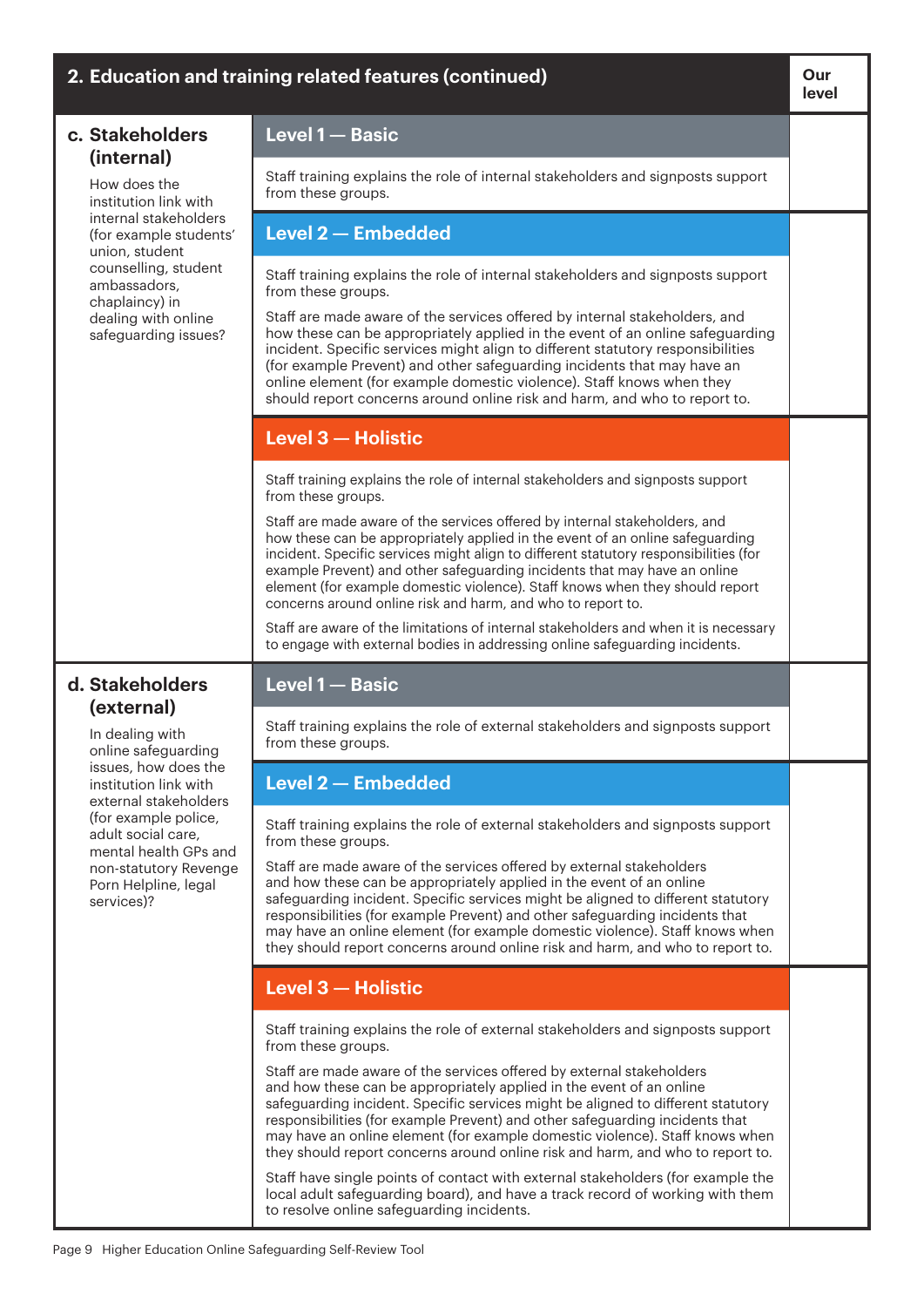## **3. Technology related features**

**The use of technology to tackle online safeguarding issues and concerns. Technology can provide useful tools to proactively manage some aspects of online safeguarding.** 

## **a. Appropriate filtering/ monitoring**

The institution's use of tools to monitor internet access across its networks and consider the use of filtering where necessary. Care should be taken to reflect the nature of the users across networks (i.e. generally adult) and the risk of overblocking legal content. However, the systems should be clear in addressing illegal content (for example Internet Watch Foundation's blacklist, Child Abuse Image Content).

### **Level 1 — Basic**

The institution has filtering and monitoring in place that is appropriate for their student body and user base. Technology exists to block illegal content (e.g. Internet Watch Foundation blacklist) and other 'harmful' content based upon institutional policy. Users are made aware of the monitoring policy and associated sanctions.

**Our level**

## **Level 2 — Embedded**

The institution has filtering and monitoring in place that is appropriate for their student body and user base. Technology exists to block illegal content (e.g. Internet Watch Foundation blacklist) and other 'harmful' content based upon institutional policy. For example, the protection of access to terrorist material or materials that might lead into terrorism (as defined in the Counter Terrorism and Securities Act 2015).

Users are made aware of the monitoring policy and associated sanctions, how and when alerts are raised, and lines of communication in the case of an alert.

Users are made aware of clear routes for requesting changes to filtering and monitoring based upon individual needs.

## **Level 3 — Holistic**

The institution has filtering and monitoring in place that is appropriate for their student body and user base. Technology exists to block illegal content (e.g. Internet Watch Foundation blacklist) and other 'harmful' content based upon institutional policy. For example, the protection of access to terrorist material or materials that might lead into terrorism (as defined in the Counter Terrorism and Securities Act 2015).

Differentiated filtering is managed based upon the needs of groups of users, and in some cases may be lifted for all but illegal content (for example for research purposes).

Institutional policy is open and transparent and regularly reviewed.

Users are made aware of the monitoring policy and associated sanctions, how and when alerts are raised, and lines of communication in the case of an alert.

Monitoring is pro-active and responds to breaches of acceptable use, as defined in the institution's policies.

Users are made aware of clear routes for requesting changes to filtering and monitoring based upon individual needs.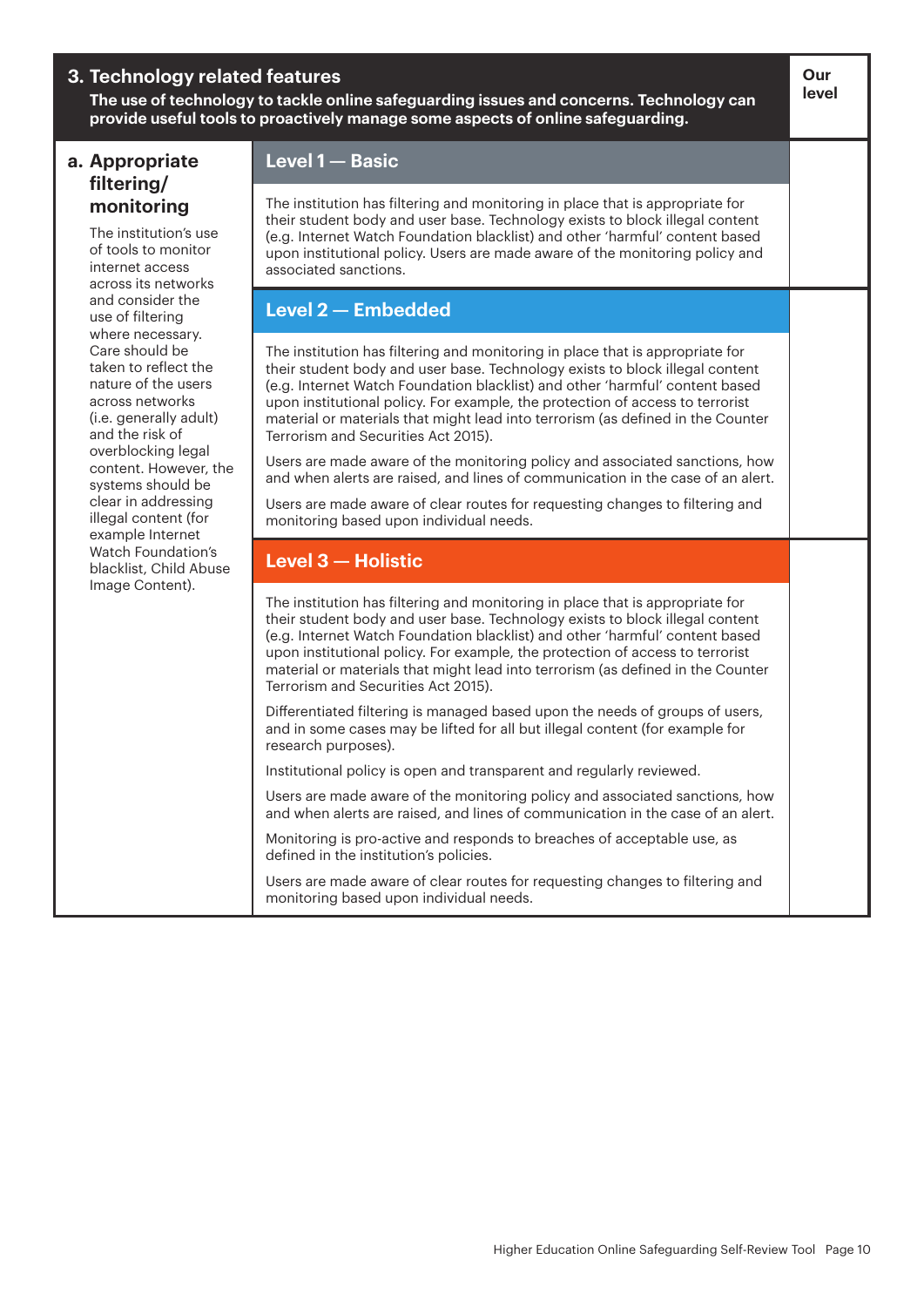| 3. Technology related features (continued)                                                                              |                                                                                                                                                                                                                                                                                                                                      | Our<br>level |
|-------------------------------------------------------------------------------------------------------------------------|--------------------------------------------------------------------------------------------------------------------------------------------------------------------------------------------------------------------------------------------------------------------------------------------------------------------------------------|--------------|
| b. Bring Your Own<br><b>Device</b>                                                                                      | Level 1- Basic                                                                                                                                                                                                                                                                                                                       |              |
| How does the<br>infrastructure of the<br>institution manage                                                             | The institution has clear policy defined relating to how individuals use<br>institutional technical resources (for example internet access) via their own<br>personal devices.                                                                                                                                                       |              |
| student and staffs'<br>own devices when                                                                                 | Level 2 - Embedded                                                                                                                                                                                                                                                                                                                   |              |
| added to their<br>networks, ensuring<br>similar levels of<br>monitoring and<br>filtering related to<br>safeguarding? Is | The institution has clear policy defined relating to how individuals use<br>institutional technical resources (e.g. internet access) via their own personal<br>devices.<br>The policy defines monitoring and filtering approaches applied to personal<br>devices on institutional networks, and has technology in place to implement |              |
| technology in place<br>to monitor app-based                                                                             | this.                                                                                                                                                                                                                                                                                                                                |              |
| access, e.g. live<br>streaming?                                                                                         | Level 3 - Holistic                                                                                                                                                                                                                                                                                                                   |              |
|                                                                                                                         | The institution has clear policy defined relating to how individuals use<br>institutional technical resources (e.g. internet access) via their own personal<br>devices.                                                                                                                                                              |              |
|                                                                                                                         | The policy defines monitoring and filtering approaches applied to personal<br>devices on institutional networks, and has technology in place to implement<br>this.                                                                                                                                                                   |              |
|                                                                                                                         | Filtering and monitoring are cognisant of the requirements of different apps<br>and ensure capacity on the network is not overloaded with excessive demand<br>from personal devices (e.g. live streaming).                                                                                                                           |              |
| c. Internet of                                                                                                          | Level 1- Basic                                                                                                                                                                                                                                                                                                                       |              |
|                                                                                                                         |                                                                                                                                                                                                                                                                                                                                      |              |
| Things (IoT)<br>How the institution<br>manages the broader<br>range of internet-<br>enabled devices that                | The institution has clear policy defined related to how IoT devices (e.g.<br>remote access to thermostats) are managed on university grounds. The policy<br>clearly defines acceptable use around personal devices (e.g. drones, tracking<br>devices) and their use on institutional grounds and across its networks.                |              |
| might be used across<br>the university estate                                                                           | Level 2 - Embedded                                                                                                                                                                                                                                                                                                                   |              |
| and networks, and<br>how to ensure these<br>devices cannot be<br>used for harm. For<br>example, remote                  | The institution has clear policy defined related to how IoT devices (e.g.<br>remote access to thermostats) are managed on university grounds. The policy<br>clearly defines acceptable use around personal devices (e.g. drones, tracking<br>devices) and their use on institutional grounds and across its networks.                |              |
| access to thermostats,<br>live-streaming drones<br>and tracking devices.                                                | The policy defines sanctions for the abuses carried out using IoT devices<br>related to safeguarding matters.                                                                                                                                                                                                                        |              |
|                                                                                                                         | Level 3 - Holistic                                                                                                                                                                                                                                                                                                                   |              |
|                                                                                                                         | The institution has clear policy defined related to how IoT devices (e.g.<br>remote access to thermostats) are managed on university grounds. The policy<br>clearly defines acceptable use around personal devices (e.g. drones, tracking<br>devices) and their use on institutional grounds and across its networks.                |              |
|                                                                                                                         | The policy defines sanctions for the abuses carried out using IoT devices<br>related to safeguarding matters.                                                                                                                                                                                                                        |              |
|                                                                                                                         | Staff safeguarding training covers issues related to IoT devices and how they<br>can be used for abuse.                                                                                                                                                                                                                              |              |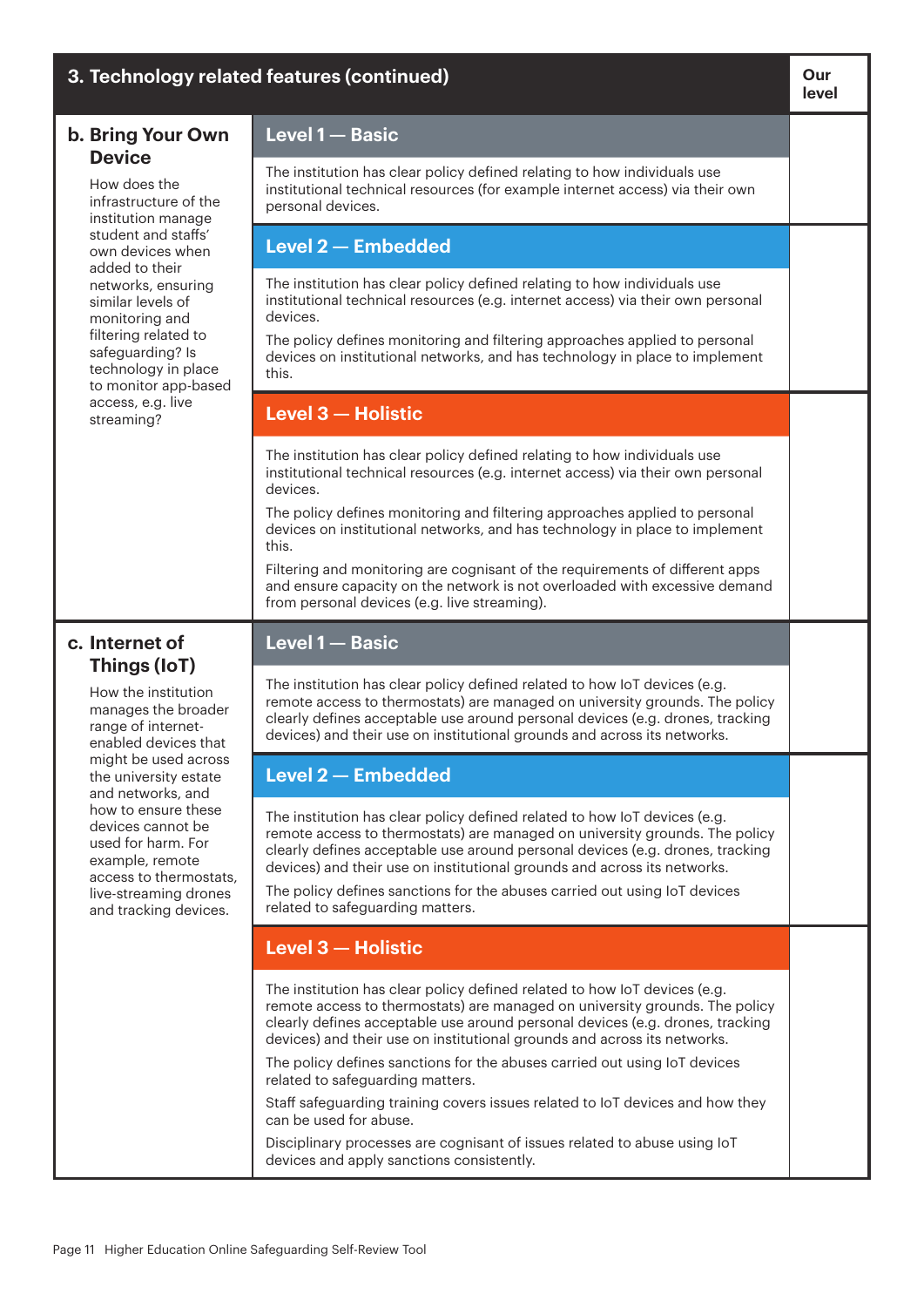| <b>4. Practice related features</b><br>These features relate to how the institution engages with online safeguarding on a<br>practical level. |                                                                                                                                                                                                                                                                                                             | Our<br>level |
|-----------------------------------------------------------------------------------------------------------------------------------------------|-------------------------------------------------------------------------------------------------------------------------------------------------------------------------------------------------------------------------------------------------------------------------------------------------------------|--------------|
| a. Student                                                                                                                                    | Level 1- Basic                                                                                                                                                                                                                                                                                              |              |
| engagement<br>How does the<br>institution make use                                                                                            | Students are consulted in an ad hoc manner regarding online safeguarding<br>issues and incidents.                                                                                                                                                                                                           |              |
| of the student body<br>in delivering practice<br>related to online                                                                            | Level 2 - Embedded                                                                                                                                                                                                                                                                                          |              |
| safeguarding? Are<br>students represented<br>at all levels of online<br>safeguarding practice?                                                | Students are included in online safeguarding matters, and their input is<br>sought in the development of policy, curriculum, awareness-raising initiatives<br>and training related to online safeguarding.                                                                                                  |              |
|                                                                                                                                               | Level 3 - Holistic                                                                                                                                                                                                                                                                                          |              |
|                                                                                                                                               | Online safeguarding is viewed as a collaborative endeavour between students<br>and the institution. Their views and experiences underpin the development of<br>policy, curriculum, awareness-raising initiatives and training.                                                                              |              |
|                                                                                                                                               | There is student representation at all levels of practice related to online<br>safeguarding, such as training delivery, dissemination and disciplinary<br>matters.                                                                                                                                          |              |
| b. Online<br>safeguarding                                                                                                                     | Level 1- Basic                                                                                                                                                                                                                                                                                              |              |
| committee<br>Does the institution<br>have an online                                                                                           | Online issues are occasionally discussed at relevant committees, generally<br>after an incident has occurred and concerns are raised. Students are<br>sometimes represented on these committees.                                                                                                            |              |
| safeguarding<br>committee, or is it                                                                                                           | <b>Level 2 - Embedded</b>                                                                                                                                                                                                                                                                                   |              |
| part of the general<br>safeguarding<br>committee? What is<br>the membership of the<br>committee?                                              | Online issues and concerns are a standing item on committees; for example,<br>the safeguarding committee, equality and diversity committee, student<br>experience and the SU. Students are consistently represented on these<br>committees.                                                                 |              |
|                                                                                                                                               | <b>Level 3 - Holistic</b>                                                                                                                                                                                                                                                                                   |              |
|                                                                                                                                               | Online issues and concerns are a standing item on committees, with<br>discussions centred on preventing incidents and monitoring effectiveness<br>of strategies proactively as well as reactively. These committees also have<br>external stakeholder representation in addition to student representation. |              |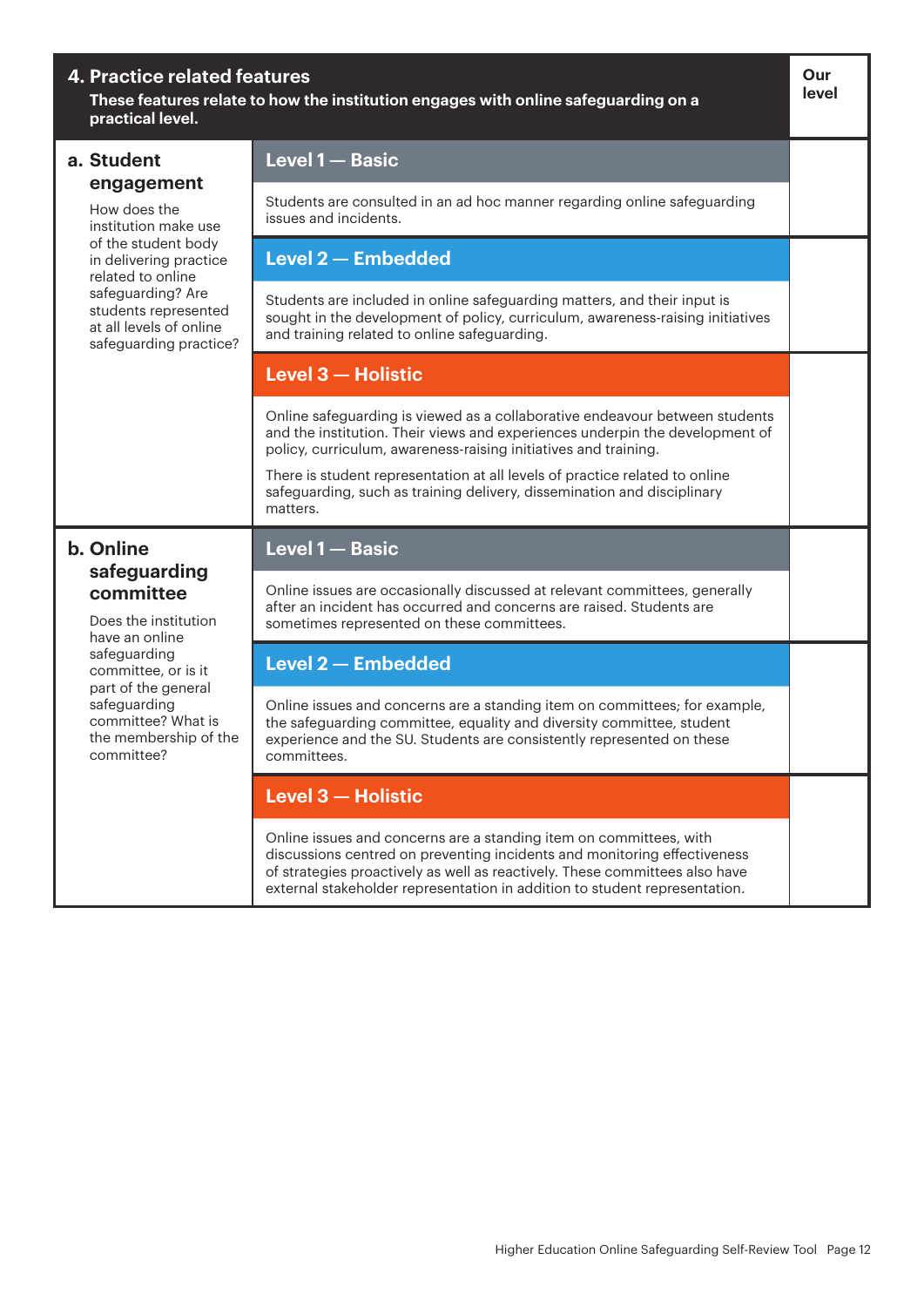| 4. Practice related features (continued)                         |                                                                                                                                                                                                                                                                                                                                                                                                                                                                                                                       | Our<br>level |
|------------------------------------------------------------------|-----------------------------------------------------------------------------------------------------------------------------------------------------------------------------------------------------------------------------------------------------------------------------------------------------------------------------------------------------------------------------------------------------------------------------------------------------------------------------------------------------------------------|--------------|
| c. Reporting                                                     | Level 1- Basic                                                                                                                                                                                                                                                                                                                                                                                                                                                                                                        |              |
| What provision is<br>there for reporting<br>online safeguarding  | There is some basic information available on how to report online issues.                                                                                                                                                                                                                                                                                                                                                                                                                                             |              |
| incidents or concerns<br>across the institution <sup>5</sup> ?   | Level 2 - Embedded                                                                                                                                                                                                                                                                                                                                                                                                                                                                                                    |              |
| How are stakeholders<br>made aware of these<br>reporting routes? | There is detailed information about how to report online issues which<br>outlines who reports should be made to and what happens after a report<br>is made. Information is also available in a variety of formats. Reports may<br>be anonymised and reported to committees as part of the monitoring<br>progress.                                                                                                                                                                                                     |              |
|                                                                  | Level 3 - Holistic                                                                                                                                                                                                                                                                                                                                                                                                                                                                                                    |              |
|                                                                  | Students and staff know how and where to appropriately report<br>concerns. The information is regularly updated and mechanisms are in<br>place to ensure that information is up to date. Reports are monitored on<br>an ongoing basis. Used anonymously to inform both new interventions<br>for safeguarding and to increase effectiveness of awareness-raising and<br>staff training on an ongoing basis.                                                                                                            |              |
| 5                                                                | According to UUK (2018:3) 'Importantly, when dealing with allegations that have been made about the<br>conduct of one of its students, universities must have regard to the various duties and obligations that<br>they owe to all of their students including performing contractual obligations, exercising a duty of care,<br>applying the principles of natural justice (i.e. the right to a fair hearing before an impartial decision-maker),<br>complying with equality law duties and upholding human rights'. |              |
| Also Constitute A Criminal Offence available from                | See Guidance For Higher Education Institutions How To Handle Alleged Student Misconduct Which May                                                                                                                                                                                                                                                                                                                                                                                                                     |              |

[https://www.universitiesuk.ac.uk/policy-and-analysis/reports/Documents/2016/guidance-for-higher](https://www.universitiesuk.ac.uk/policy-and-analysis/reports/Documents/2016/guidance-for-higher-education-institutions.pdf)[education-institutions.pdf](https://www.universitiesuk.ac.uk/policy-and-analysis/reports/Documents/2016/guidance-for-higher-education-institutions.pdf)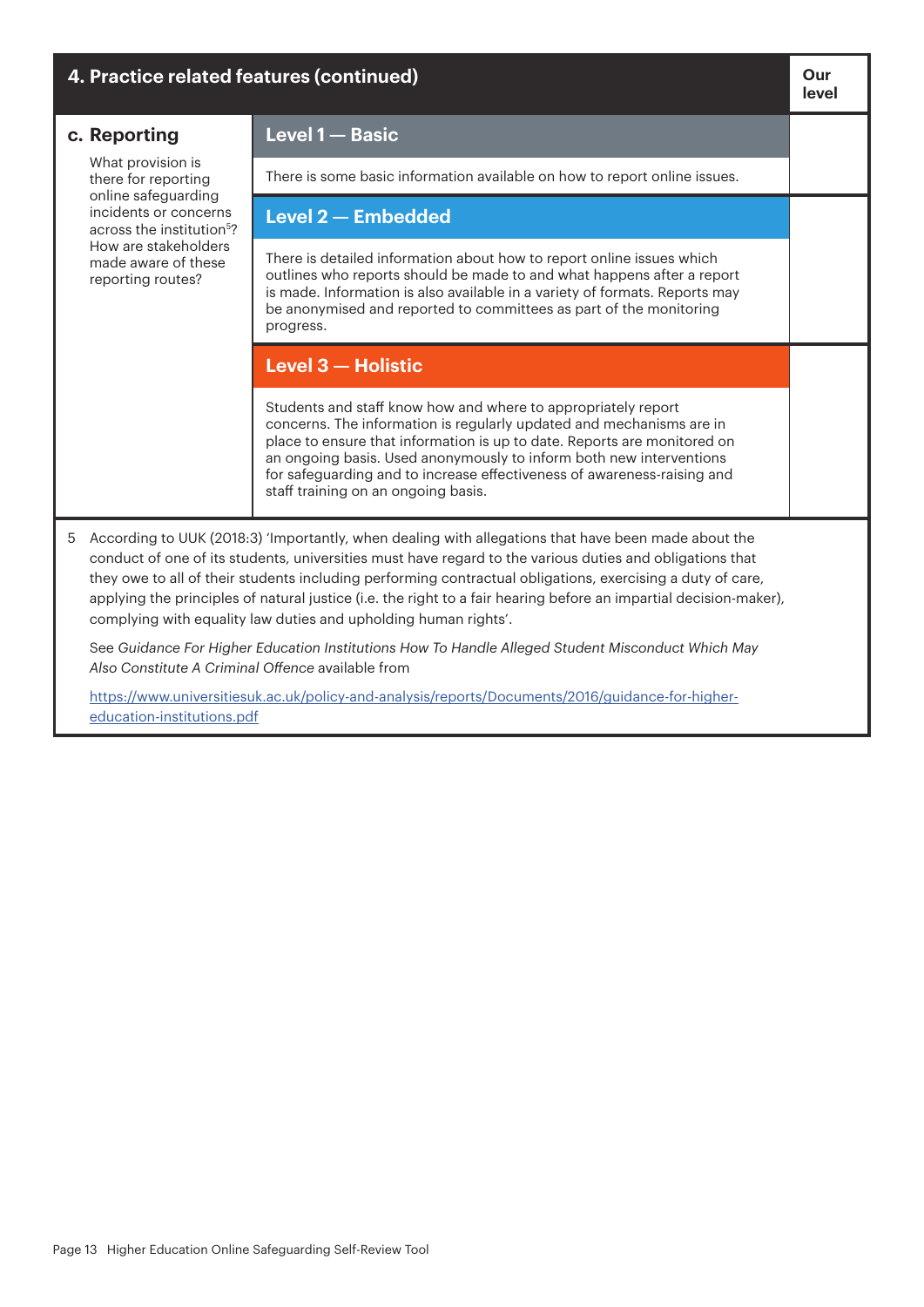| 4. Practice related features (continued)                                                                                   |                                                                                                                                                                                                                                                                                                                                                                                                                                                                                                              | Our<br>level |
|----------------------------------------------------------------------------------------------------------------------------|--------------------------------------------------------------------------------------------------------------------------------------------------------------------------------------------------------------------------------------------------------------------------------------------------------------------------------------------------------------------------------------------------------------------------------------------------------------------------------------------------------------|--------------|
| d. Disciplinary                                                                                                            | Level 1 - Basic                                                                                                                                                                                                                                                                                                                                                                                                                                                                                              |              |
| routes<br>How are disciplinary<br>routes applied to                                                                        | Some information about conduct and acceptable standards of behaviour<br>is available, including potential consequences of failure to meet these<br>obligations.                                                                                                                                                                                                                                                                                                                                              |              |
| online safeguarding<br>incidents? Is the<br>institution clear and                                                          | Investigations into allegations of online misconduct are undertaken with due<br>regard to confidentiality.                                                                                                                                                                                                                                                                                                                                                                                                   |              |
| transparent with<br>the application of<br>disciplinary policy                                                              | Disciplinary routes for students and staff are in place. They respond to<br>allegations of online misconduct or unacceptable behaviour online.                                                                                                                                                                                                                                                                                                                                                               |              |
| with regard to online<br>safeguarding?                                                                                     | <b>Level 2-Embedded</b>                                                                                                                                                                                                                                                                                                                                                                                                                                                                                      |              |
|                                                                                                                            | Detailed information about conduct, acceptable standards of behaviour, and of<br>the likely consequences of failure to meet these obligations is available to staff<br>and students.                                                                                                                                                                                                                                                                                                                         |              |
|                                                                                                                            | Timely, objective and thorough investigations into allegations of online<br>misconduct will be conducted with due regard to confidentiality.                                                                                                                                                                                                                                                                                                                                                                 |              |
|                                                                                                                            | Disciplinary routes that aim to be fair and consistent in their treatment of<br>students and staff are in place. They aim to be clear and impartial when dealing<br>with allegations of online misconduct or unacceptable behaviour online.                                                                                                                                                                                                                                                                  |              |
|                                                                                                                            | Level 3 - Holistic                                                                                                                                                                                                                                                                                                                                                                                                                                                                                           |              |
|                                                                                                                            | All students and staff are aware of their obligations with regard to conduct,<br>acceptable standards of behaviour, and of the likely consequences of failure<br>to meet these obligations.                                                                                                                                                                                                                                                                                                                  |              |
|                                                                                                                            | Timely, objective and thorough investigations into allegations of online<br>misconduct will be conducted with due regard to confidentiality.                                                                                                                                                                                                                                                                                                                                                                 |              |
|                                                                                                                            | Disciplinary routes are regularly evaluated to ensure fair and consistent<br>treatment of students and staff. A clear and impartial process is in place for<br>dealing with allegations of online misconduct or unacceptable behaviour<br>online within a reasonable timeframe.                                                                                                                                                                                                                              |              |
| e. Incident<br>response                                                                                                    | Level 1 - Basic                                                                                                                                                                                                                                                                                                                                                                                                                                                                                              |              |
| Does the institution<br>have a clearly                                                                                     | The institution responds to serious incidents related to online safeguarding in<br>an ad hoc manner with no clearly defined workflow or replicable process.                                                                                                                                                                                                                                                                                                                                                  |              |
| defined workflow<br>to address serious<br>incidents related to                                                             | Level 2 - Embedded                                                                                                                                                                                                                                                                                                                                                                                                                                                                                           |              |
| online safeguarding?<br>Who is made aware<br>of these incident<br>response mechanisms<br>and how are they<br>communicated? | The institution has a clearly defined workflow detailing how serious incidents<br>related to online safeguarding should be responded to. A workflow model<br>defines basic processes depending on the nature of the incident and the<br>relationships between offender and victim. It also defines intervention points<br>for referral internally (for example should it be passed to a disciplinary route)<br>and to external agencies (e.g. when to engage with law enforcement).                          |              |
|                                                                                                                            | Level 3 - Holistic                                                                                                                                                                                                                                                                                                                                                                                                                                                                                           |              |
|                                                                                                                            | The institution has a clearly defined workflow detailing how serious incidents<br>related to online safeguarding should be responded to. A workflow model<br>defines clear and well-communicated processes depending on the nature of<br>the incident and the relationships between offender and victim. It also defines<br>intervention points for referral internally (for example should it be passed to<br>a disciplinary route) and to external agencies (e.g. when to engage with law<br>enforcement). |              |
|                                                                                                                            | All staff and student bodies are familiar with the incident response<br>mechanisms, how they are applied, and where to get help if support is needed.                                                                                                                                                                                                                                                                                                                                                        |              |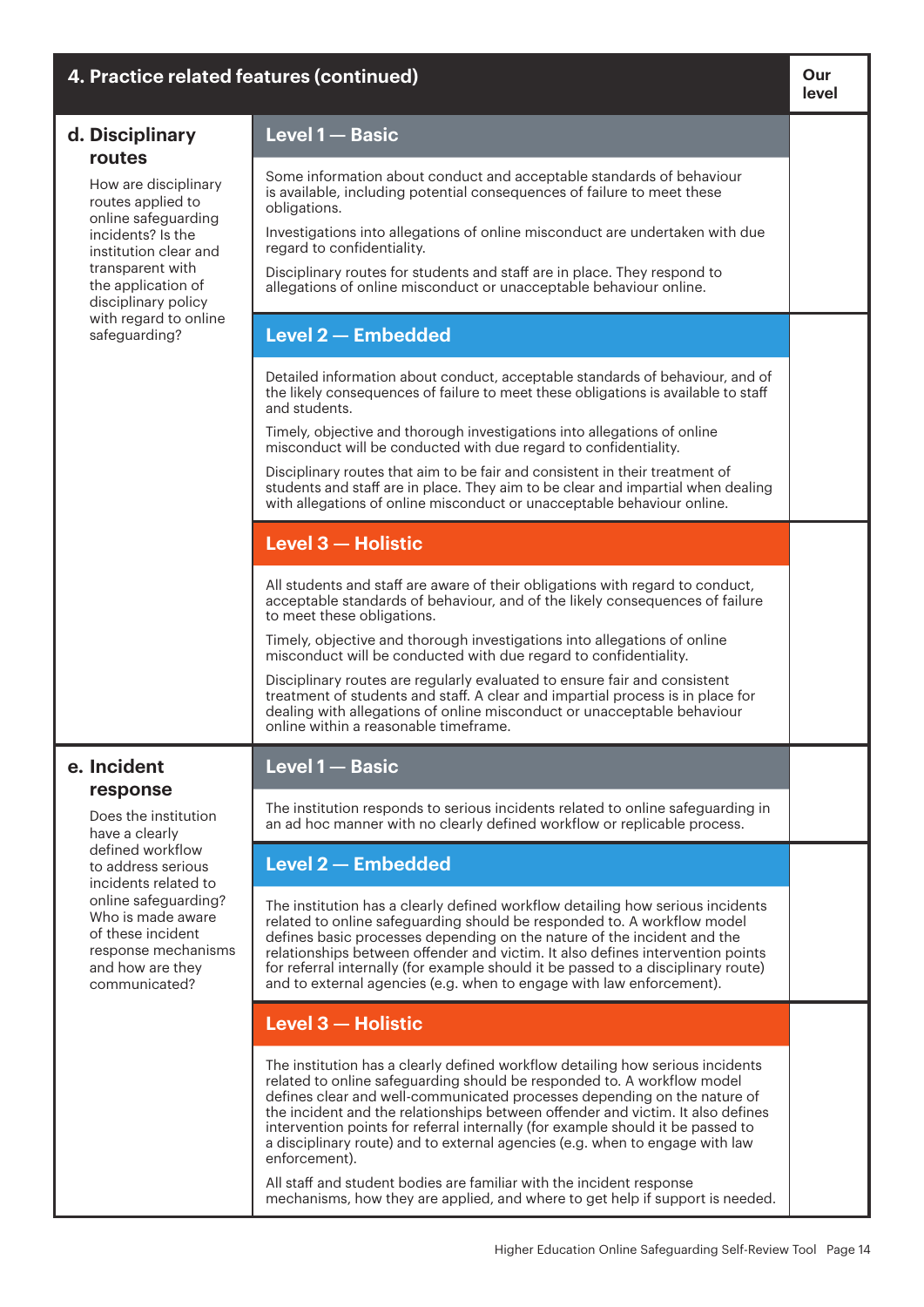| 4. Practice related features (continued)                                                                                                                                                                                                                                                      |                                                                                                                                                                                                                                                                                                      |  |
|-----------------------------------------------------------------------------------------------------------------------------------------------------------------------------------------------------------------------------------------------------------------------------------------------|------------------------------------------------------------------------------------------------------------------------------------------------------------------------------------------------------------------------------------------------------------------------------------------------------|--|
| f. Institutional<br>culture<br>Does the institutional<br>culture embrace<br>online safeguarding<br>and reflect<br>student views<br>and experiences?<br>How is this culture<br>represented and<br>promoted across the<br>institution?                                                          | Level 1- Basic                                                                                                                                                                                                                                                                                       |  |
|                                                                                                                                                                                                                                                                                               | The institution is considering digital well-being and its responses to online<br>abuse.                                                                                                                                                                                                              |  |
|                                                                                                                                                                                                                                                                                               | Some governance is in place and online safeguarding matters discussed at<br>some committees and inductions.                                                                                                                                                                                          |  |
|                                                                                                                                                                                                                                                                                               | Level 2 - Embedded                                                                                                                                                                                                                                                                                   |  |
|                                                                                                                                                                                                                                                                                               | The institution is promoting digital well-being and zero-tolerance of online<br>abuse. This is clearly articulated to students and to staff.                                                                                                                                                         |  |
|                                                                                                                                                                                                                                                                                               | There is a governance structure and online safeguarding matters are<br>discussed both formally (for example on committees, inductions and re-<br>inductions, in curricula) and informally (e.g. through clubs, societies, social<br>events).                                                         |  |
|                                                                                                                                                                                                                                                                                               | Level 3 - Holistic                                                                                                                                                                                                                                                                                   |  |
|                                                                                                                                                                                                                                                                                               | The institution has a well-established culture of actively promoting digital<br>well-being and zero-tolerance of online abuse. This is clearly and consistently<br>articulated to students and to staff.                                                                                             |  |
|                                                                                                                                                                                                                                                                                               | There is a clear governance structure and online safeguarding matters<br>are reactively and proactively discussed both formally (for example on<br>committees, inductions and re-inductions, in curricula) and informally (e.g.<br>through clubs, societies, social events).                         |  |
| g. Awareness<br>raising<br>How does the<br>institution raise<br>awareness of online<br>safeguarding and<br>how to recognise<br>concerns? How does<br>it deal with incidents?<br>Does the institution<br>make use of online<br>and offline channels<br>of communication to<br>raise awareness? | Level 1 - Basic                                                                                                                                                                                                                                                                                      |  |
|                                                                                                                                                                                                                                                                                               | There are some ad hoc awareness-raising activities taking place, for example,<br>#metoo and hate crime initiatives.                                                                                                                                                                                  |  |
|                                                                                                                                                                                                                                                                                               | <b>Level 2 - Embedded</b>                                                                                                                                                                                                                                                                            |  |
|                                                                                                                                                                                                                                                                                               | There is a clear and consistent programme of awareness-raising initiatives in<br>place across the university community.                                                                                                                                                                              |  |
|                                                                                                                                                                                                                                                                                               | The programme covers a range of issues such as revenge porn, indecent<br>images, and coercive control through social media using a variety of<br>traditional and virtual resources (e.g. posters, leaflets, videos and links). This<br>appears in some course curricula.                             |  |
|                                                                                                                                                                                                                                                                                               | Level 3 - Holistic                                                                                                                                                                                                                                                                                   |  |
|                                                                                                                                                                                                                                                                                               | There is a clear and consistent programme of awareness-raising initiatives<br>in place across the university community that is regularly updated and<br>evaluated.                                                                                                                                   |  |
|                                                                                                                                                                                                                                                                                               | The programme, additionally informed by monitoring reporting and wider<br>concerns, covers a range of issues such as revenge porn, indecent images,<br>and coercive control through social media using a variety of traditional and<br>virtual resources (e.g. posters, leaflets, videos and links). |  |
|                                                                                                                                                                                                                                                                                               | Online safeguarding is including in all course curricula at every level.                                                                                                                                                                                                                             |  |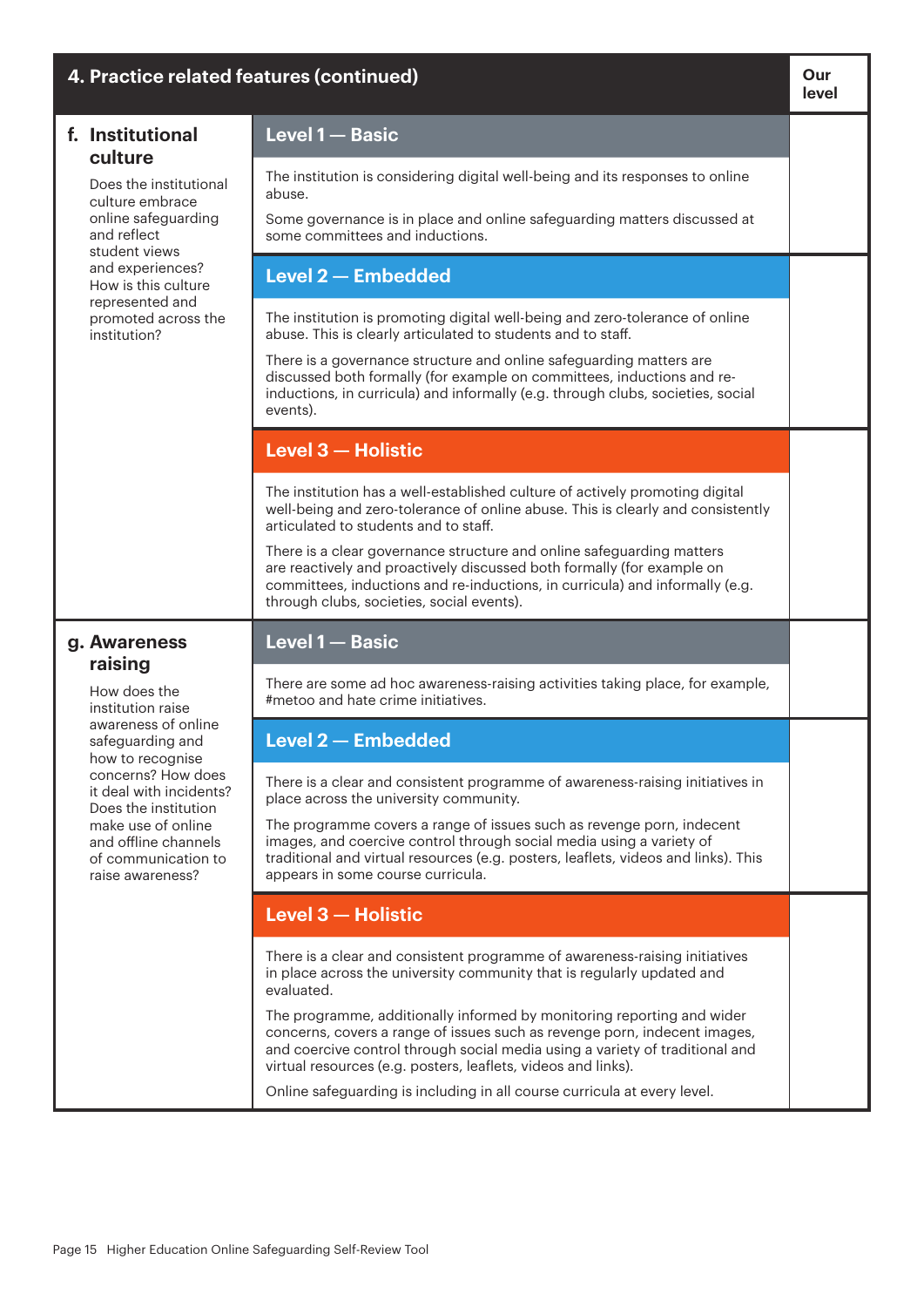| 4. Practice related features (continued)                                                                                                                                                                                                                                                                                                                                 |                                                                                                                                                                                                                                                                                                               | Our<br>level |
|--------------------------------------------------------------------------------------------------------------------------------------------------------------------------------------------------------------------------------------------------------------------------------------------------------------------------------------------------------------------------|---------------------------------------------------------------------------------------------------------------------------------------------------------------------------------------------------------------------------------------------------------------------------------------------------------------|--------------|
| h. Counselling and<br>student support<br>services<br>Are these services<br>well-briefed on online<br>safeguarding concerns<br>and incidents? Are<br>online safeguarding<br>concerns part of an<br>initial assessment<br>when students engage<br>with these services?                                                                                                     | Level 1 - Basic                                                                                                                                                                                                                                                                                               |              |
|                                                                                                                                                                                                                                                                                                                                                                          | Counsellors have some understanding of online safeguarding strategies and<br>recognising online abuse, and it is considered in an assessment.                                                                                                                                                                 |              |
|                                                                                                                                                                                                                                                                                                                                                                          | <b>Level 2 - Embedded</b>                                                                                                                                                                                                                                                                                     |              |
|                                                                                                                                                                                                                                                                                                                                                                          | Counsellors have been trained in assessing digital well-being and in handling<br>disclosures of online abuse. They can advise on online safeguarding<br>strategies and recognising online abuse.                                                                                                              |              |
|                                                                                                                                                                                                                                                                                                                                                                          | Assessment includes consideration of online elements, digital well-being,<br>relationships, screen time, use of technology and a critical consideration of<br>apps and platforms regularly used.                                                                                                              |              |
|                                                                                                                                                                                                                                                                                                                                                                          | Level 3 - Holistic                                                                                                                                                                                                                                                                                            |              |
|                                                                                                                                                                                                                                                                                                                                                                          | Counsellors have regular training in assessing digital well-being and in<br>handling disclosures of online abuse. They can advise on online safeguarding<br>strategies and recognising online abuse. Sessions actively monitor online<br>issues for progress/deterioration.                                   |              |
|                                                                                                                                                                                                                                                                                                                                                                          | Assessment includes a detailed consideration of online elements, digital<br>well-being, relationships, screen time, use of technology and a critical<br>consideration of apps and platforms regularly used.                                                                                                   |              |
|                                                                                                                                                                                                                                                                                                                                                                          | Sessions may also include consideration of positive uses of technology to<br>manage risk.                                                                                                                                                                                                                     |              |
| i. Monitoring<br>and evaluation<br>of policy and<br>practice<br>How does the<br>institution know<br>that its approach to<br>online safeguarding<br>is effective? Does the<br>institution collect any<br>data on their online<br>safeguarding policy<br>and practice? Do they<br>have formal feedback/<br>review/improve<br>mechanisms related to<br>online safeguarding? | Level 1 - Basic                                                                                                                                                                                                                                                                                               |              |
|                                                                                                                                                                                                                                                                                                                                                                          | There is some basic monitoring and evaluation of policy and practice in place.                                                                                                                                                                                                                                |              |
|                                                                                                                                                                                                                                                                                                                                                                          | Level 2 - Embedded                                                                                                                                                                                                                                                                                            |              |
|                                                                                                                                                                                                                                                                                                                                                                          | There is regular monitoring and evaluation of policy and practice in place.<br>Responsibility for reporting these evaluations to committees has been<br>designated.                                                                                                                                           |              |
|                                                                                                                                                                                                                                                                                                                                                                          | Level 3 - Holistic                                                                                                                                                                                                                                                                                            |              |
|                                                                                                                                                                                                                                                                                                                                                                          | There is clear oversight, and those responsible for monitoring and evaluating<br>are sure of their roles and responsibilities.                                                                                                                                                                                |              |
|                                                                                                                                                                                                                                                                                                                                                                          | There is a clearly communicated, transparent mechanism which includes<br>monitoring of equality and diversity in online safeguarding, and in the<br>application of relevant policies and practices. These processes directly inform<br>continuous improvement for online safeguarding across the institution. |              |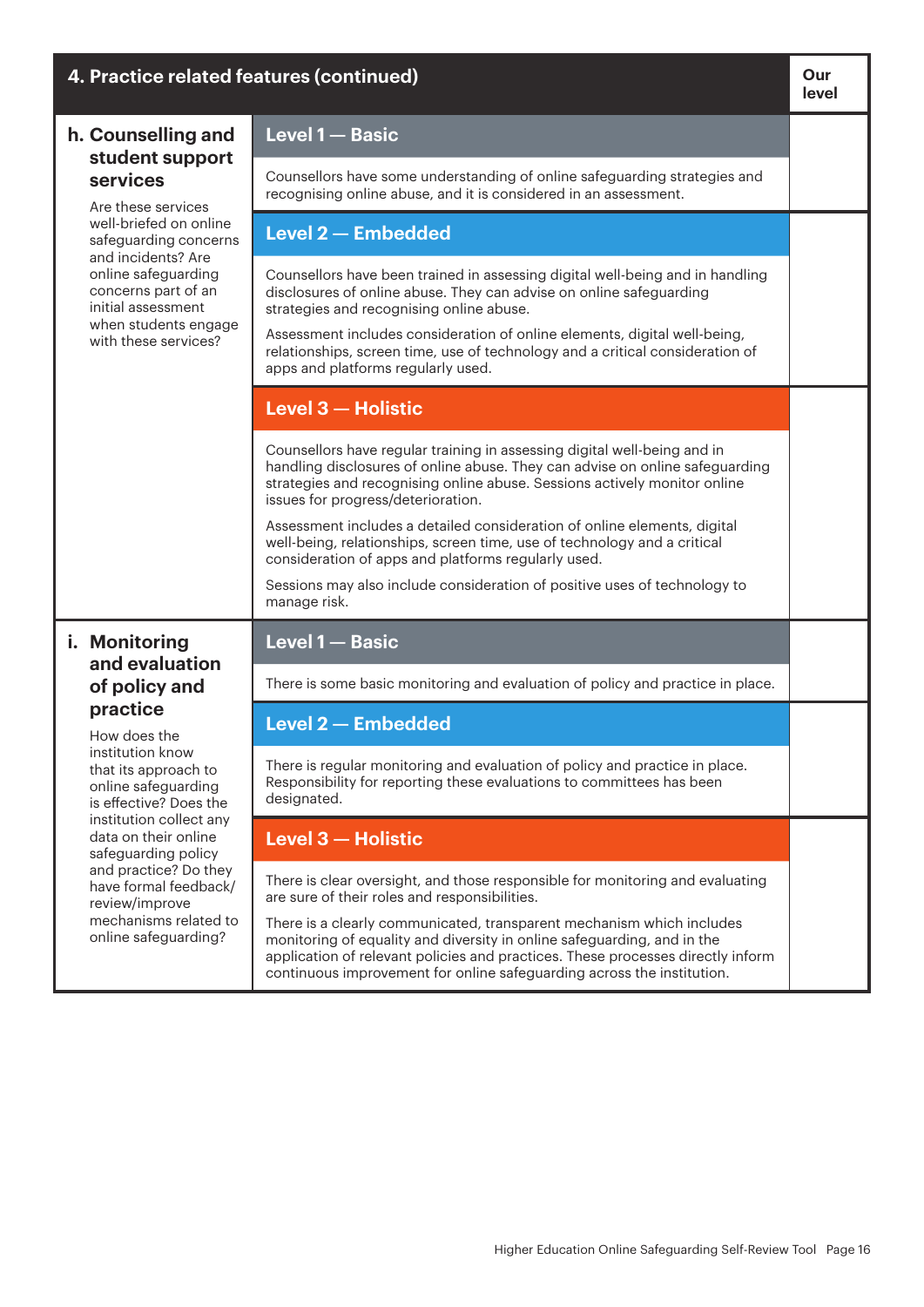## Biographical details

**Professor Emma Bond** is Director of Research, Head of the Graduate School and Professor of Socio-Technical Research at the University of Suffolk. She has extensive research experience focusing on online risk and vulnerable groups, especially in relation to domestic abuse, revenge pornography, sexual abuse and image based abuse. Emma has 17 years teaching experience on social science undergraduate and post-graduate courses and is a Senior Fellow of the Higher Education Academy. Her research on virtual environments, mobile technologies and risk has attracted much national and international acclaim and she has been interviewed for BBC Breakfast, ITV, The Today Programme on Radio 4, Woman's Hour on Radio 4, Channel 4's Sex Education Show and for various national media channels in the UK, America and Canada.



## Contact: [e.bond@uos.ac.uk](mailto:e.bond%40uos.ac.uk?subject=)

**Professor Andy Phippen** is a Professor of social responsibility in Information Technology at the University of Plymouth and is a Visiting Professor at the University of Suffolk. He has specialised in the use of ICTs in social contexts for over 15 years, carrying out a large amount of grass roots research on issues such as attitudes toward privacy and data protection, internet safety and contemporary issues such as sexting, peer abuse and the impact of digital technology on wellbeing. He has presented written and oral evidence to parliamentary inquiries related to the use of ICTs in society, is widely published in the area and is a frequent media commentator on these issues.



Contact: [andy.phippen@plymouth.ac.uk](mailto:andy.phippen%40plymouth.ac.uk?subject=)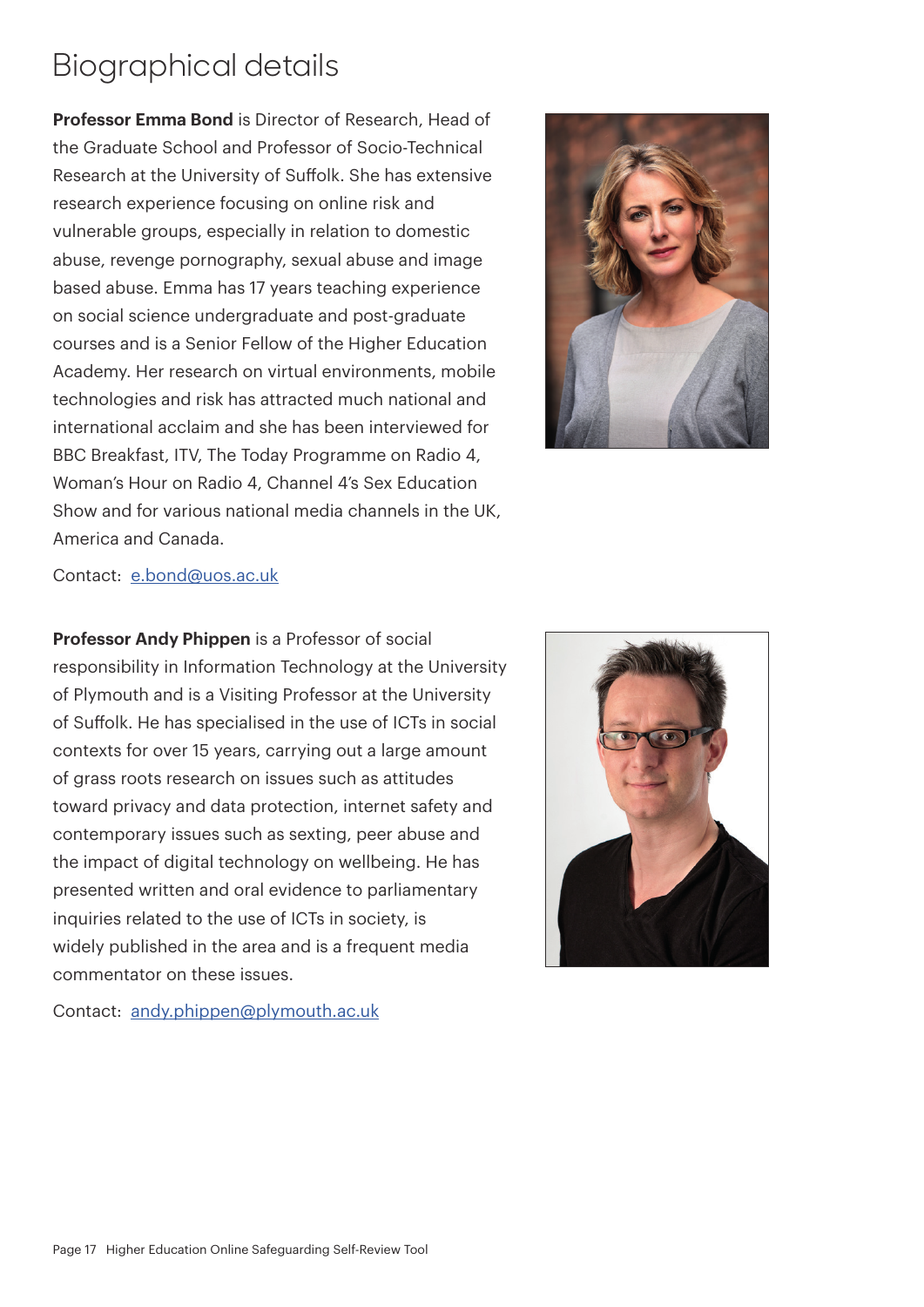## Useful links

- n You can report **online abuse or illegal activity at** <https://support.google.com/sites/answer/116262?hl=en>
- **Content linked to terrorism can be reported to** <https://www.gov.uk/report-terrorism>
- You can anonymously and confidentially report **child sexual abuse content, criminally obscene adult content and non-photographic child sexual abuse images** via [https://www.iwf.org.uk/](https://www.iwf.org.uk/ )
- **n** If someone has been a **victim of revenge pornography, this helpline can provide advice and get images removed** [https://revengepornhelpline.org.uk/](https://revengepornhelpline.org.uk/ )
- **n** Reporting **indecent or offensive content on Twitter** <https://support.twitter.com/articles/15789>
- **n** Reporting **indecent or offensive content on YouTube** <https://www.youtube.com/intl/en-GB/yt/about/policies/#reporting-and-enforcement>
- **n** Reporting **indecent or offensive content on Facebook** <https://www.facebook.com/help/contact/274459462613911>
- **n** Reporting **indecent or offensive content on Instagram** <https://help.instagram.com/519598734752872>
- **Hate crime including online content** can be reported via [www.report-it.org.uk](http://www.report-it.org.uk)
- Harmful or upsetting content can be reported to <https://reportharmfulcontent.com>
- **n** If you have been the **victim of fraud contact** <https://www.cifas.org.uk> **or if you wish to report any form of cybercrime contact** [www.actionfraud.police.uk/](http://www.actionfraud.police.uk/)
- **n** GDPR and Safeguarding [https://www.legislation.gov.uk/ukpga/2018/12/pdfs/ukpga\\_20180012\\_en.pdf](https://www.legislation.gov.uk/ukpga/2018/12/pdfs/ukpga_20180012_en.pdf)